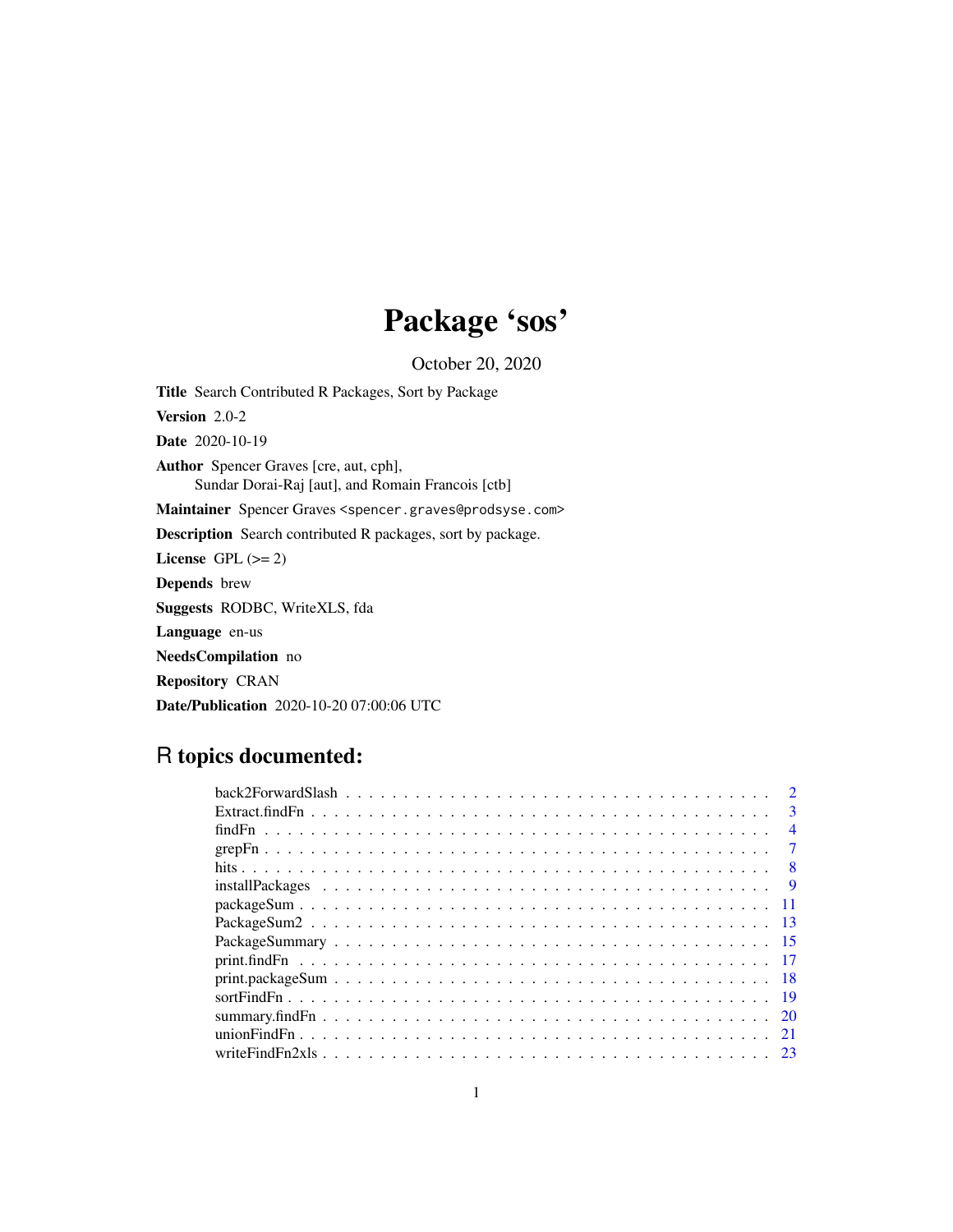#### <span id="page-1-0"></span>**Index** [25](#page-24-0)

back2ForwardSlash *Replace backslash with forward slash in a character string*

#### Description

scan a character string with backslash as the quote character and return it with backslashes replaced by forward slash.

NOTE: 'c:\User' cannot be assigned to a character variable, because '\U' must be followed by a hexadecimal number, and 's' is not a legal hexadecimal digit. Therefore, we read the character string of interest using scan rather than assigning it to a function argument.

# Usage

```
back2ForwardSlash(nmax=1, what=character(),
     sep='n', ...)
```
#### Arguments

nmax, what, sep, ... arguments passed to [scan](#page-0-0)

#### Details

It's not easy to turn a back slash into a forward slash, because R interprets the back slash as an escape character. back2ForwardS1ash tells R to read the next nmax lines, replacing '\' with '/'.

### Value

character vector with backslashes replaced by forward slashes.

#### Author(s)

Spencer Graves with help from Richard Cotton and Garrett See.

#### See Also

[scan](#page-0-0) [gsub](#page-0-0) [Quotes](#page-0-0)

#### Examples

```
(x <- back2ForwardSlash())
#c:\users\
#NOTE: The "#" in this example is not needed.
# It is included here to suppress a spurious warning
# in the automated testing of the package via "R CMD check".
```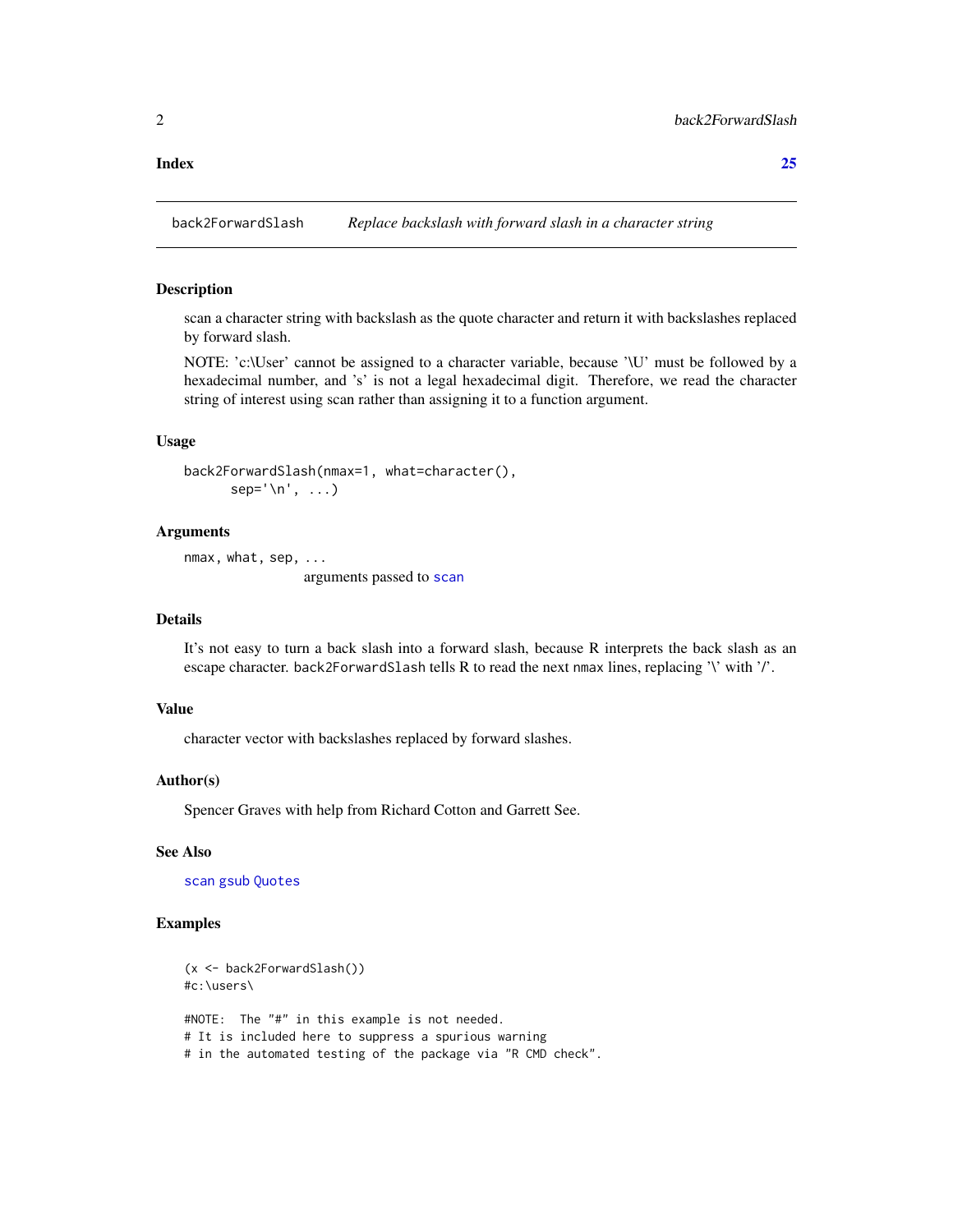# <span id="page-2-0"></span>Extract.findFn 3

```
all.equal(x, '#c:/users/')
```
(x2. <- back2ForwardSlash(2)) #c:\u\a b\n o #d:\pqr\

all.equal(x2., c('#c:/u/a b/n o', '#d:/pqr/'))

Extract.findFn *Subset a findFn object*

# Description

Extract rows from a [findFn](#page-3-1) object

# Usage

```
## S3 method for class 'findFn'
x[i, j,
    drop =
    if (missing(i)) TRUE else length(cols) == 1]
```
# Arguments

| x    | An object of class find Fn                                                                                                                                                |
|------|---------------------------------------------------------------------------------------------------------------------------------------------------------------------------|
| i    | a valid object to select rows of x, e.g., a vector of all positive integers or all<br>negative integers between 1 and $nrow(x)$ or a logical vector of length $nrow(x)$ . |
| j    | If not missing, the extraction function returns an object of class data. frame<br>rather than find Fn.                                                                    |
| drop | logical: if FALSE and j selects only one column, return that column as a vector;<br>else return a data. frame if j is present or a findFn object otherwise.               |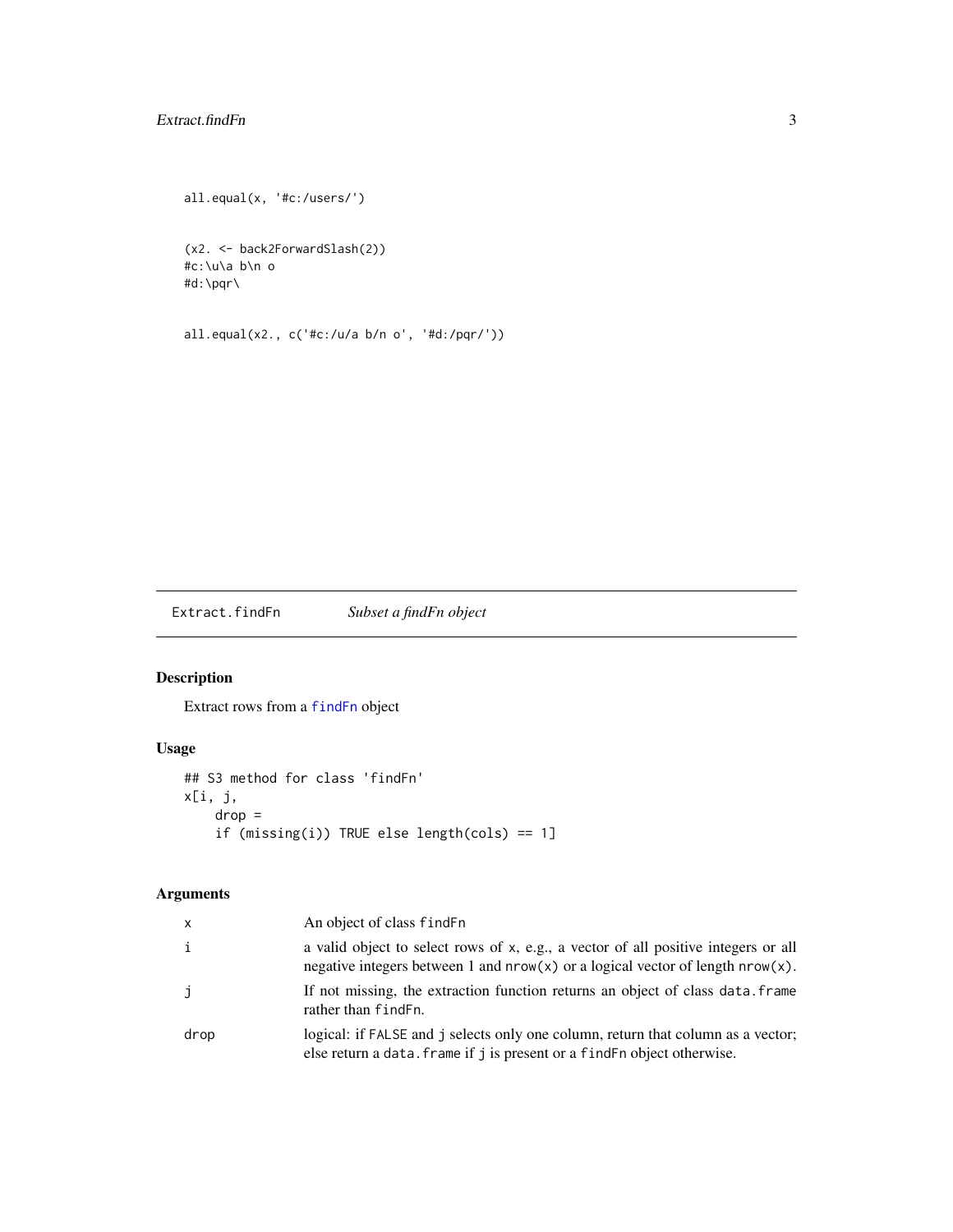### <span id="page-3-0"></span>Details

1. if(missing(j)) extract the subset with the PackageSummary attribute recomputed on the subset.

2. else return(Extract.data.frame(x,i,j,drop))

#### Value

If j is missing, return an object of class c('findFn','data.frame') else return whatever is returned by Extract.data.frame.

#### Author(s)

Spencer Graves

# See Also

[findFn](#page-3-1), [data.frame](#page-0-0)

#### Examples

z <- findFn("spline", maxPages = 2)  $z1 \leftarrow z[1,]$  $z.2 \le z$ , 2]

<span id="page-3-1"></span>

findFn *Search Help Pages*

#### Description

Returns a data.frame from [RSiteSearch\(](#page-0-0)string,"function") which can be sorted and subsetted by user specifications and viewed in an HTML table. The default sort puts first packages with the most matches (Count), with ties broken using the sum of the match scores for all the hits in that package (TotalScore), etc.

```
findFn(string, maxPages = 100, sortby = NULL,
       verbose = 1, ...)
```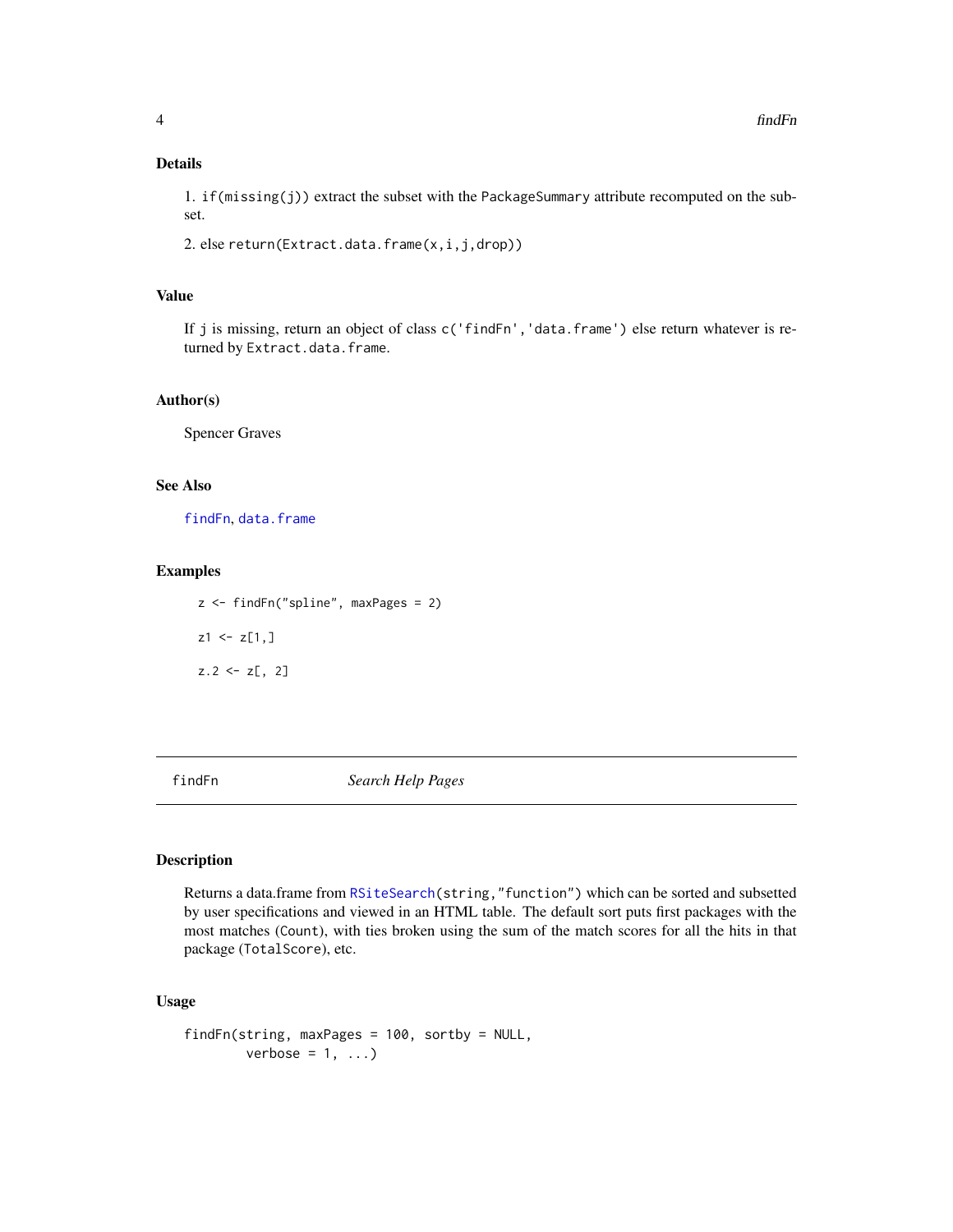#### <span id="page-4-0"></span>findFn 5

#### Arguments

| The maximum number of pages to download assuming 20 links per page.<br>maxPages<br>a character vector specifying how the data. frame returned should be sorted.<br>sortby<br>Default=c('Count','MaxScore','TotalScore','Package','Score','Function')<br>to sort descending on numerics and ascending on alphanumerics. Specifying<br>sortby=c('c','t','m') is equivalent to c('Count','TotalScore','MaxScore','Package','Scor<br>an integer: if 0, no output is printed to the console. The default 1 displays an<br>verbose<br>initial line with the number of pages to be retrieved and the number of matches<br>obtained; if the number of matches to be downloaded is less, this also is dis-<br>played on the initial line. This is followed by a second line counting the pages<br>downloaded.<br>If greater than 1, additional information is provided on the download process.<br>ignored<br>$\cdot\cdot\cdot$ |
|------------------------------------------------------------------------------------------------------------------------------------------------------------------------------------------------------------------------------------------------------------------------------------------------------------------------------------------------------------------------------------------------------------------------------------------------------------------------------------------------------------------------------------------------------------------------------------------------------------------------------------------------------------------------------------------------------------------------------------------------------------------------------------------------------------------------------------------------------------------------------------------------------------------------|
|                                                                                                                                                                                                                                                                                                                                                                                                                                                                                                                                                                                                                                                                                                                                                                                                                                                                                                                        |
|                                                                                                                                                                                                                                                                                                                                                                                                                                                                                                                                                                                                                                                                                                                                                                                                                                                                                                                        |
|                                                                                                                                                                                                                                                                                                                                                                                                                                                                                                                                                                                                                                                                                                                                                                                                                                                                                                                        |
|                                                                                                                                                                                                                                                                                                                                                                                                                                                                                                                                                                                                                                                                                                                                                                                                                                                                                                                        |

# Details

findFn searches the help pages of packages covered by the RSiteSearch archives. To restrict the search to only packages installed locally, use help. search.

1. Access the [RSiteSearch](#page-0-0) engine with string, restricting to "functions", storing Score, Package, Function, Date, Description, and Link in a data.frame.

2. Compute Count, MaxScore and TotalScore for each Package accessed. Combine them in a matrix PackageSummary.

3. Sort PackageSummary in the order defined by the occurrence of c('Count','MaxScore','TotalScore','Package') in sortby.

4. Merge PackageSummary with the data.frame of search matches.

5. Sort the combined data.frame as defined by sort..

6. Make the result have class c("findFn","data.frame") and add attributes matches, PackageSummary, string, and call.

7. Done.

# Value

an object of class c('findFn','data.frame') with columns and attributes as follows:

- Columns Count Total number of matches downloaded in this package
	- MaxScore maximum of the Score over all help pages selected within each Package. See Score below or the Namazu website (link below) for more information on how the score is determined.
	- TotalScore sum of the Score over all help pages selected within each Package. See Score below or the Namazu website (link below) for more information on how the score is determined.
	- Packages Name of the package containing a help page meeting the search criteria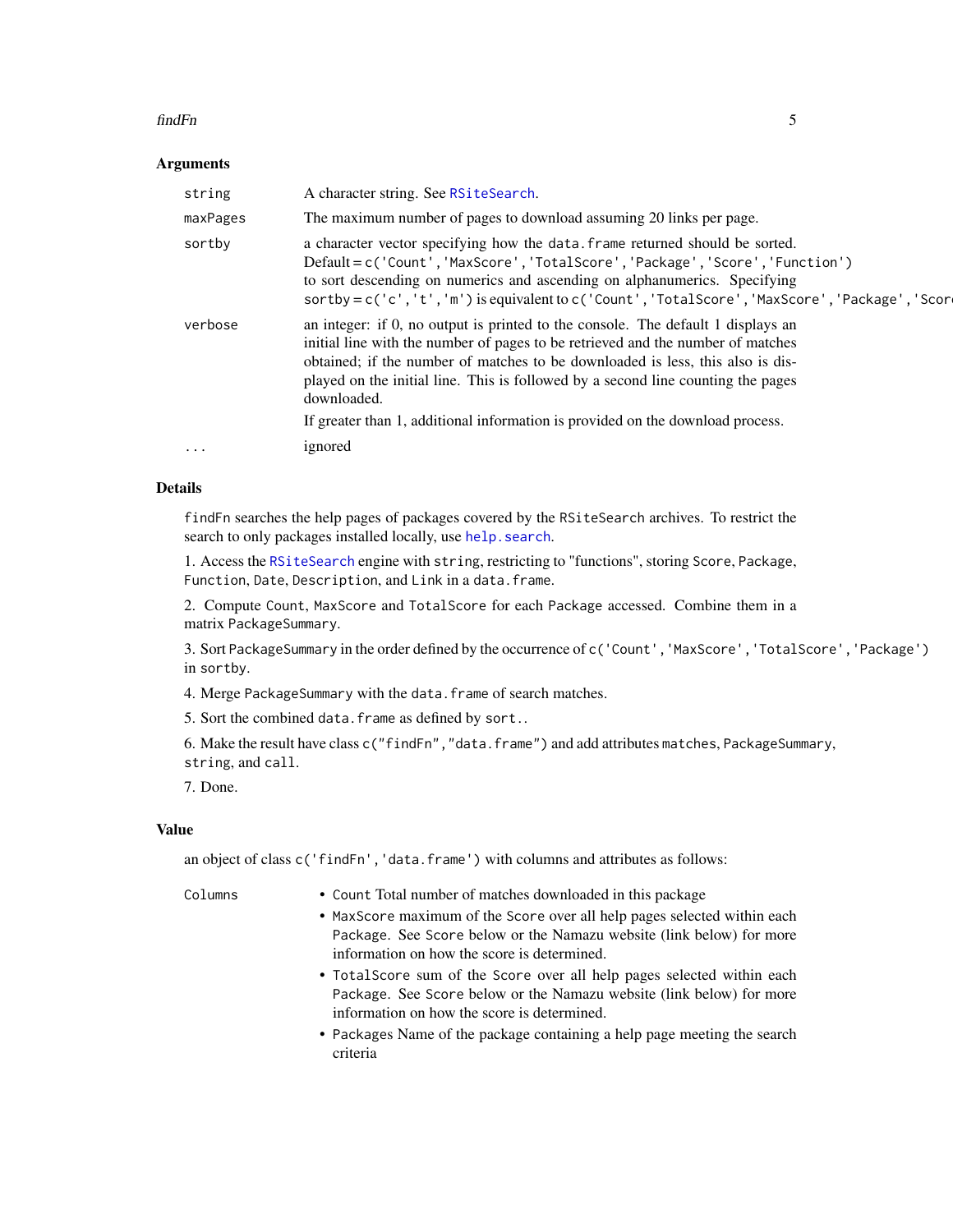<span id="page-5-0"></span>

|            | • Function Name of the help page found that meets the indicated search<br>criterion.                                                                                                                                       |
|------------|----------------------------------------------------------------------------------------------------------------------------------------------------------------------------------------------------------------------------|
|            | • Date Date of the help page                                                                                                                                                                                               |
|            | • Score Score returned by RSiteSearch, discussed in the Namazu website<br>$(link\,below).$                                                                                                                                 |
|            | • Description Title of the help page                                                                                                                                                                                       |
|            | • Link Universal Resource Locator (URL) for the help page                                                                                                                                                                  |
| Attributes | • matches an integer = total number of matches found by the search. This<br>typically will exceed the number of rows found, because the search algo-<br>rithm sometimes finds things that are not help pages for packages. |
|            | • PackageSummary a data. frame with one row for each package and columns<br>Package, Count, MaxScore, TotalScore, and Date, sorted as in the sort.<br>argument.                                                            |
|            | • string the string argument in the call.                                                                                                                                                                                  |

• callthe matched call

#### Author(s)

Spencer Graves, Sundar Dorai-Raj, Romain Francois. Duncan Murdoch suggested the "???" alias for findFn and contributed the code for it.

Special thanks to Jonathan Baron and Andy Liaw. Baron maintains the RSiteSearch data base. Liaw and Baron created the RSiteSearch function in the utils package.

#### References

<http://www.namazu.org/doc/tips.html.en#weight> - reference on determining Score

# See Also

[help.search](#page-0-0) to search only installed packages. [RSiteSearch](#page-0-0), [download.file](#page-0-0) [http://finzi.](http://finzi.psych.upenn.edu/search.html) [psych.upenn.edu/search.html](http://finzi.psych.upenn.edu/search.html) for a web interface to this same search capability with more general options. findFn searches only "Target: Functions" from that site, ignoring the R-help archives.

<https://www.r-project.org/search.html> for a list of alternative R search capabilities, each of which may be best for different types of inquiries.

[findFunction](#page-0-0) for a completely different function with a similar name.

# Examples

```
# Skip these tests on CRAN,
# because they take more than 5 seconds
if(!fda::CRAN()){
z <- findFn("spline", maxPages = 2)
# alternative
zq <- ???spline(2)
```
all.equal(z, zq)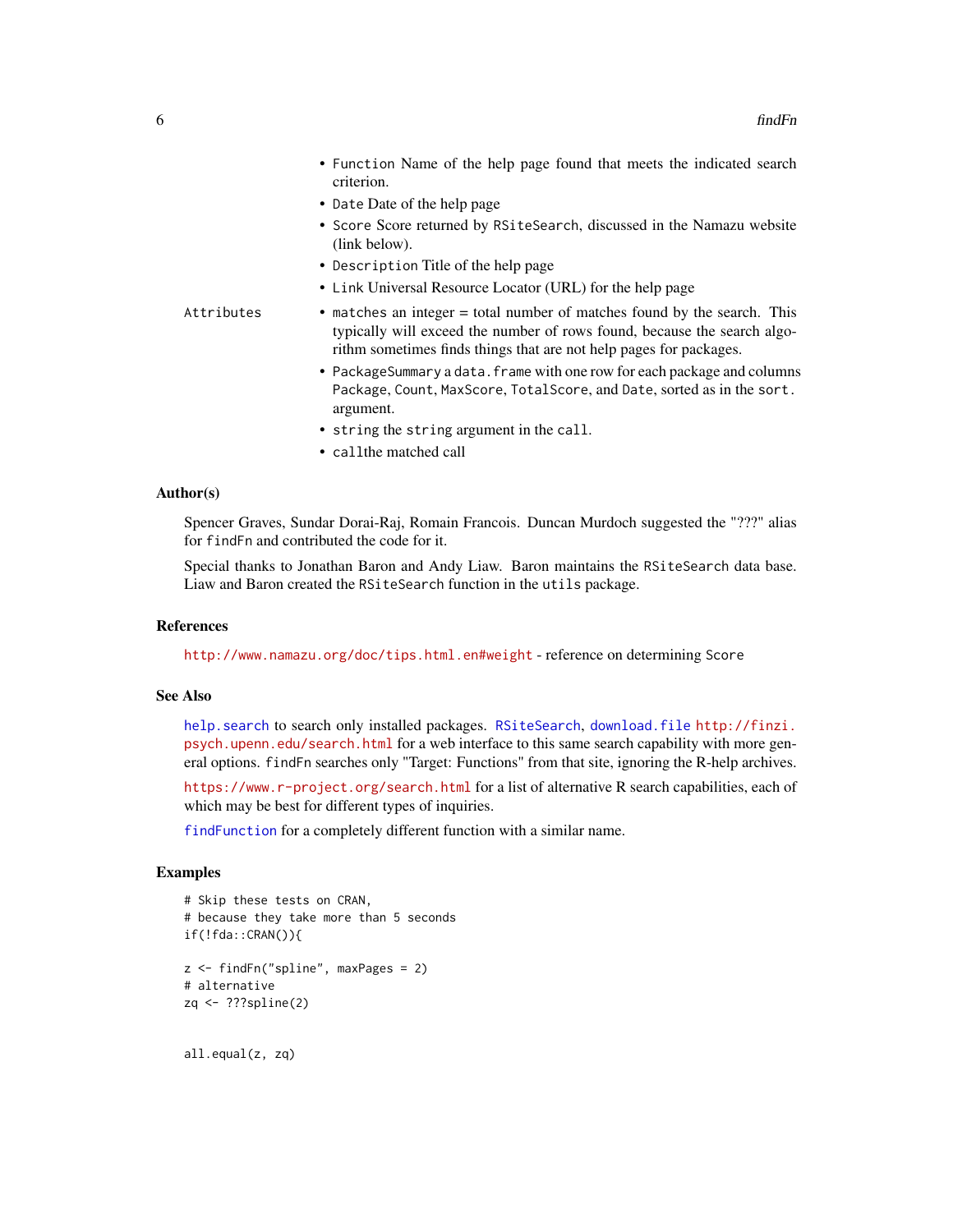#### <span id="page-6-0"></span>grepFn 7

```
# To search for 2 terms, not necessarily together:
RSS <- findFn('RSiteSearch function', 1)
matches(RSS)
# To search for an exact string, use braces:
RSS. <- findFn('{RSiteSearch function}', 1)
matches(RSS.) # list(nrow = \theta, matches = \theta)
# example in which resulting page has some unicode characters
Lambert <- findFn("Lambert")
Lambert
##
## Too many matches
##
fa <- findFn('factor analysis')
# Finds too many matches to process;
# reports Inf matches but returns none.
# When this happens, use a more restrictive search
# check
fa0 <- RSS.[seq(1, length=0),]
attr(fa0, 'matches') <- Inf
attr(fa0, 'PackageSummary') <- PackageSummary(fa0)
attr(fa0, 'string') <- 'factor+analysis'
attr(fa0, 'call') <- call('findFn', string = "factor analysis")
all.equal(fa, fa0)
}
```
grepFn *Match pattern in a column of a matrix or data.frame*

### Description

Search for pattern in a column of a matrix or data.frame using grep. If value = TRUE (the default), return the selected subset of x.

```
grepFn(pattern, x, column='Function', ignore.case=FALSE,
      perl=FALSE, value=TRUE, fixed=FALSE,
      useBytes=FALSE, invert=FALSE)
```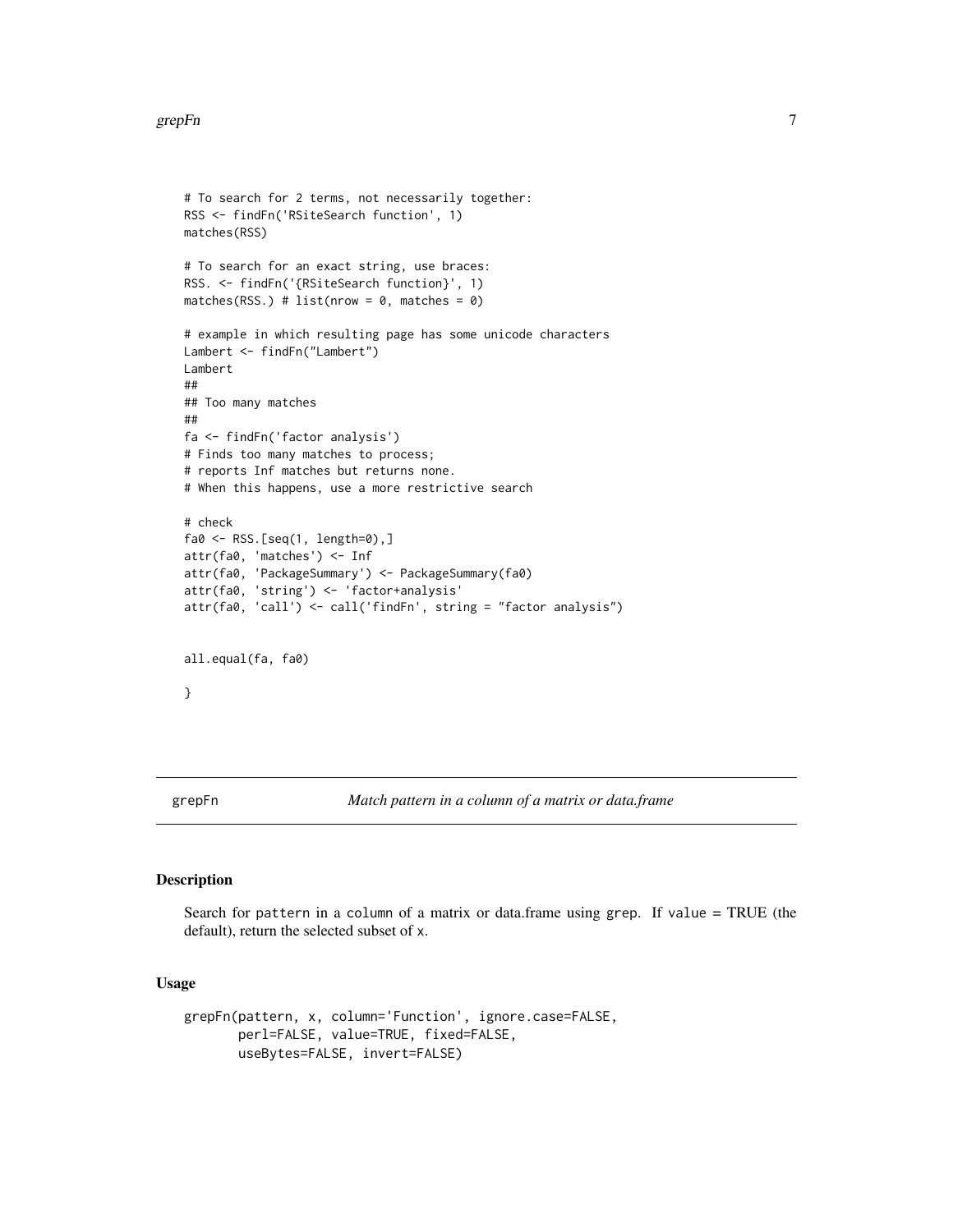<span id="page-7-0"></span>

| x      | a matrix or data.frame containing a column named column.                                                 |
|--------|----------------------------------------------------------------------------------------------------------|
|        | pattern, ignore.case, perl, fixed, useBytes, invert                                                      |
|        | as for grep                                                                                              |
| column | character string giving the column of x in which to search for pattern.                                  |
| value  | logical: If TRUE, return the selected subset of x. If FALSE, return the row<br>numbers returned by grep. |

# Details

1. g <- grep(pattern, x[, column])

2. if(value)return(x[g, ]) else return(g)

#### Value

If (value) return an object of the same class as x containing those rows of x with  $x \in \text{column}$  matching pattern.

Else, return an integer vector identifying the rows of  $x$  with  $x$ [, column] matching pattern.

#### Author(s)

Spencer Graves, Sundar Dorai-Raj

#### See Also

# [findFn](#page-3-1) [grep](#page-0-0)

#### Examples

```
z <- cbind(a=1:2, Function=c('s', 'spline'))
z. <- grepFn("spline", z)
```
all.equal(z., z[2,,drop=FALSE])

hits *matches attribute of a findFn object*

#### Description

Returns the matches attribute of a [findFn](#page-3-1) object. For the output of findFn, this is the number of matches for the search term. For a findFn object returned by [unionFindFn](#page-20-1) or [intersectFindFn](#page-20-2), this is a numeric vector if the matches attributes of the arguments to unionFindFn or intersectFindFn.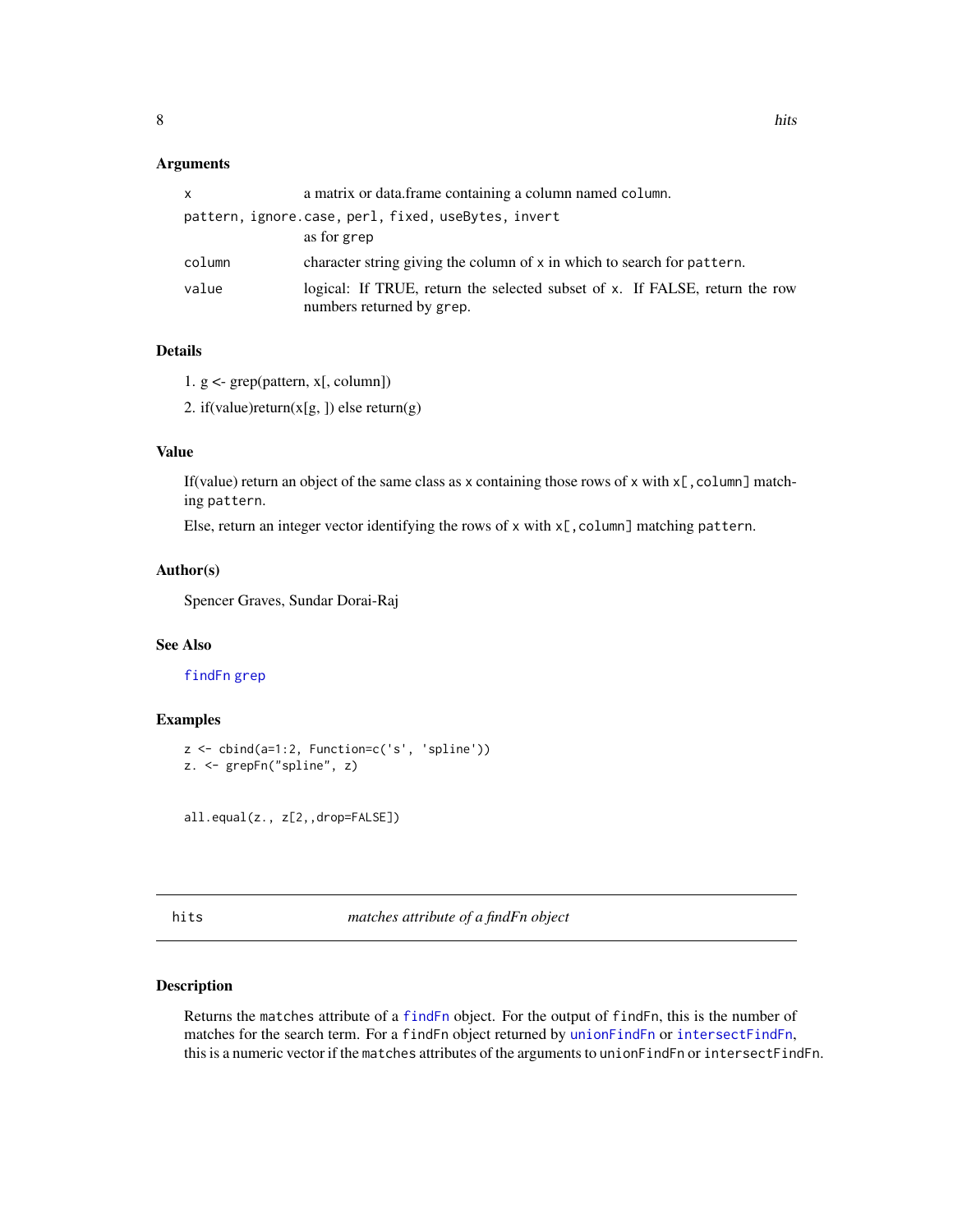# <span id="page-8-0"></span>installPackages 9

# Usage

matches(x) hits(x)

# Arguments

x object of class findFn.

# Details

nrow(x) attr(x,'matches')

# Value

a list with components nrows and matches

#### Author(s)

Spencer Graves

# See Also

[findFn](#page-3-1) [unionFindFn](#page-20-1) [intersectFindFn](#page-20-2)

#### Examples

```
des1 <- findFn('differential equations', 1)
des1. <- matches(des1)
des. <- list(nrow=nrow(des1), matches=attr(des1, 'matches'))
all.equal(des1., des.)
```
<span id="page-8-1"></span>installPackages *install packages with minimum count*

# Description

Ensure that the most important packages in x are installed. "Importance" here is defined in the description of the minCount argument below.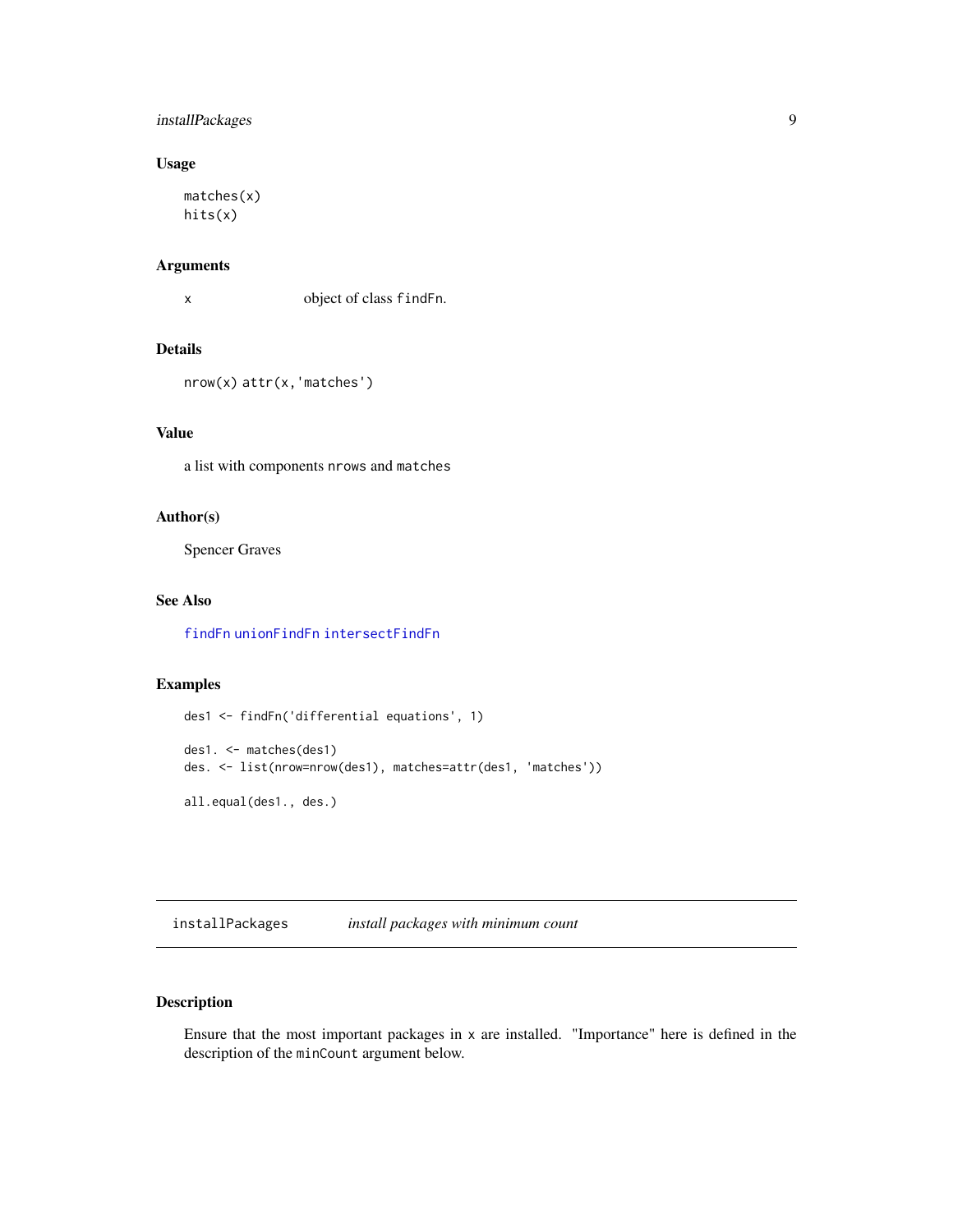# Usage

```
installPackages(x, minCount, ...)
## S3 method for class 'findFn'
installPackages(x, minCount, ...)
## S3 method for class 'packageSum'
installPackages(x, minCount,
              repos = getOption("repos"), ...)
```
#### Arguments

| $\mathsf{x}$ | either a character vector to be passed to install, packages or a find Fn or a<br>packageSum object                                                             |
|--------------|----------------------------------------------------------------------------------------------------------------------------------------------------------------|
| minCount     | Controls how many of the packages identified in x to pass to install, packages.                                                                                |
|              | If x is a find Fn or package Sum object, install every $x$ [, 'Package'] with $x$ [, 'Count']<br>$\ge$ = minCount. By default, minCount = sqrt(x[1, 'Count']). |
| repos        | argument passed to install, packages                                                                                                                           |
| $\cdots$     | optional arguments passed to install. packages                                                                                                                 |

#### Details

Functions [PackageSum2](#page-12-1) and [packageSum](#page-10-1) obtain some of the information displayed from installed packages. To get more information in those summaries, run installPackages on a [findFn](#page-3-1) or [packageSum](#page-10-1) object to install more of the packages found.

#### Value

none

#### Author(s)

Spencer Graves

# See Also

[install.packages](#page-0-0) [PackageSum2](#page-12-1)

# Examples

```
##
## 1. findFn object
##
spl <- findFn("spline", maxPages = 2)
# check the code but do not install anything:
installPackages(spl, minCount=spl[1, 'Count']+1)
# default: install packages with
```
# Count>=minCount

<span id="page-9-0"></span>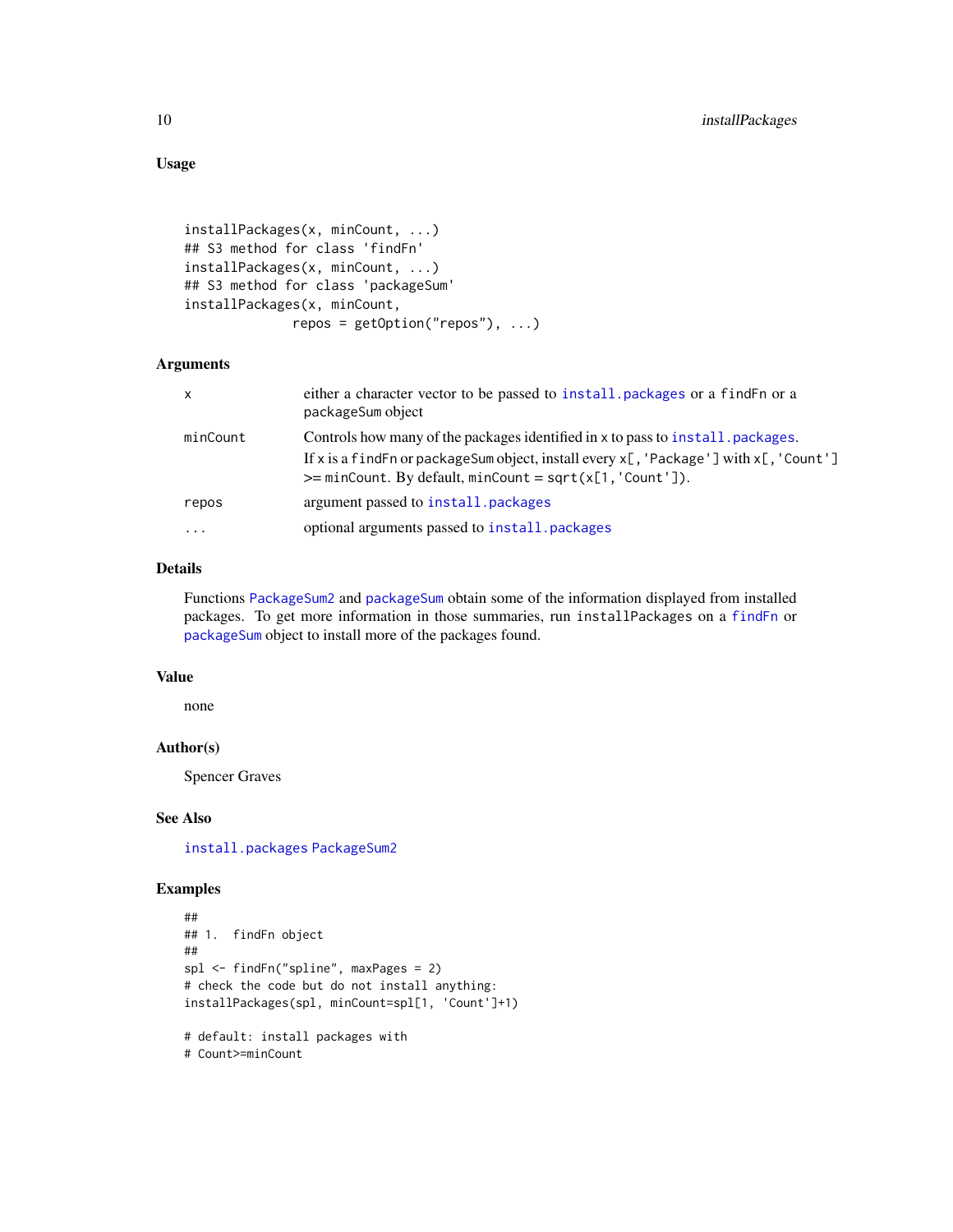# <span id="page-10-0"></span>packageSum 11

## Not run: installPackages(spl) ## End(Not run) ## ## 2. packageSum object ## splS <- packageSum(spl) # check the code but do not install anything: installPackages(splS, splS[1, 'Count']+1) # install ALL packages ## Not run: installPackages(splS, 1) ## End(Not run)

<span id="page-10-1"></span>packageSum *Add Info from Installed Packages to PackageSummary*

#### Description

Obtain a summary by package of a [findFn](#page-3-1) object give it class packageSum.

This is a simple function, first calling [PackageSum2](#page-12-1), than assigning class packagesum to it.

```
packageSum(x,
    fields=c("Title", "Version", "Author",
      "Maintainer", "Packaged", 'helpPages',
      'vignette', 'URL'),
    lib.loc=NULL, ...)
## S3 method for class 'findFn'
packageSum(x,
    fields=c("Title", "Version", "Author",
      "Maintainer", "Packaged", 'helpPages',
      'vignette', 'URL'),
    lib.loc=NULL, ...)
## S3 method for class 'data.frame'
packageSum(x,
    fields=c("Title", "Version", "Author",
      "Maintainer", "Packaged", 'helpPages',
      'vignette', 'URL'),
    lib.loc=NULL, ...)
## S3 method for class 'list'
```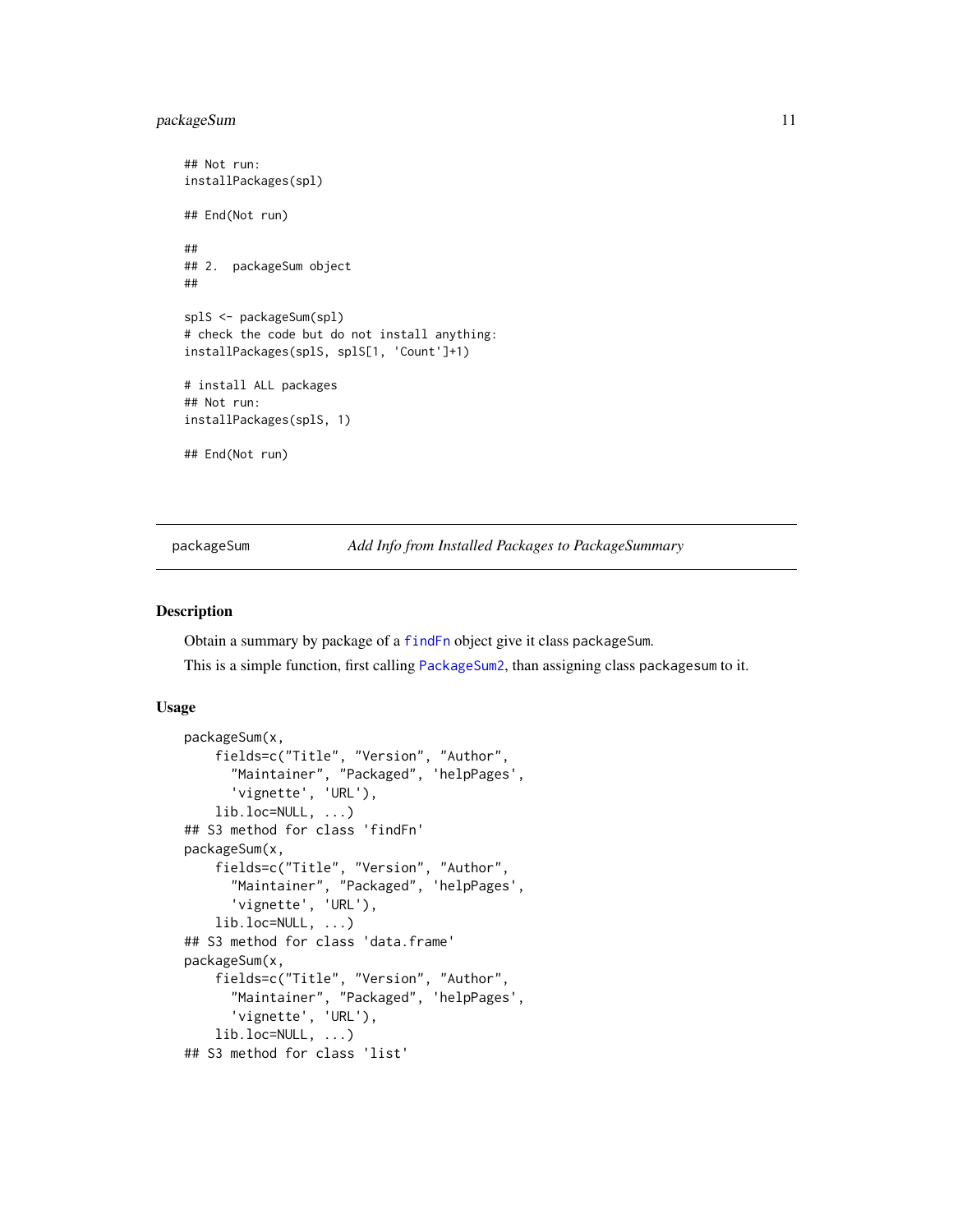```
packageSum(x,
    fields=c("Title", "Version", "Author",
      "Maintainer", "Packaged", 'helpPages',
      'vignette', 'URL'),
    lib.loc=NULL, ...)
```

| X          | a data.frame with columns Package and Score.                                                                                                                                                                                                                                                                                                                                                                                                                                                                    |
|------------|-----------------------------------------------------------------------------------------------------------------------------------------------------------------------------------------------------------------------------------------------------------------------------------------------------------------------------------------------------------------------------------------------------------------------------------------------------------------------------------------------------------------|
| fields     | character vector of names of columns to add to x. The function first looks in the<br>components of packageDescription(x\$Package[i]). vignette is obtained<br>via the function of that name.                                                                                                                                                                                                                                                                                                                    |
|            | Component Packaged receives special treatment. If present, only the portion<br>preceding ';' will be retained. This seems to be a time stamp automatically gen-<br>erated by something like R CMD build. It is absent for packages automatically<br>loaded when R is started. In such cases, the third component of strsplit (packageDescription (<br>x\$Package[i])\$Built,,';') will be stored as Packaged. This seems to be<br>a time stamp automatically generated by something like R CMD INSTALL --build. |
| lib.loc    | an optional lib. loc argument passed to package Description.                                                                                                                                                                                                                                                                                                                                                                                                                                                    |
| $\ddots$ . | additional arguments (currently unused)                                                                                                                                                                                                                                                                                                                                                                                                                                                                         |

# Details

With an object of class findFn, call [PackageSum2](#page-12-1), then make it class packageSum.

If less than half of the package reference are installed, it prints a note suggesting the user call [installPackages](#page-8-1), because much of the information is obtained from the packages' DESCRIPTION file.

# Value

a data.frame of class c('packageSum','data.frame').

#### Author(s)

Spencer Graves

# See Also

[findFn](#page-3-1) [PackageSum2](#page-12-1) [PackageSummary](#page-14-1) [installPackages](#page-8-1)

# Examples

```
##
## data.frame method
##
tstdf <- data.frame(Package=c('grid', 'base'),
            stringsAsFactors=FALSE)
tst2 <- packageSum(tstdf)
```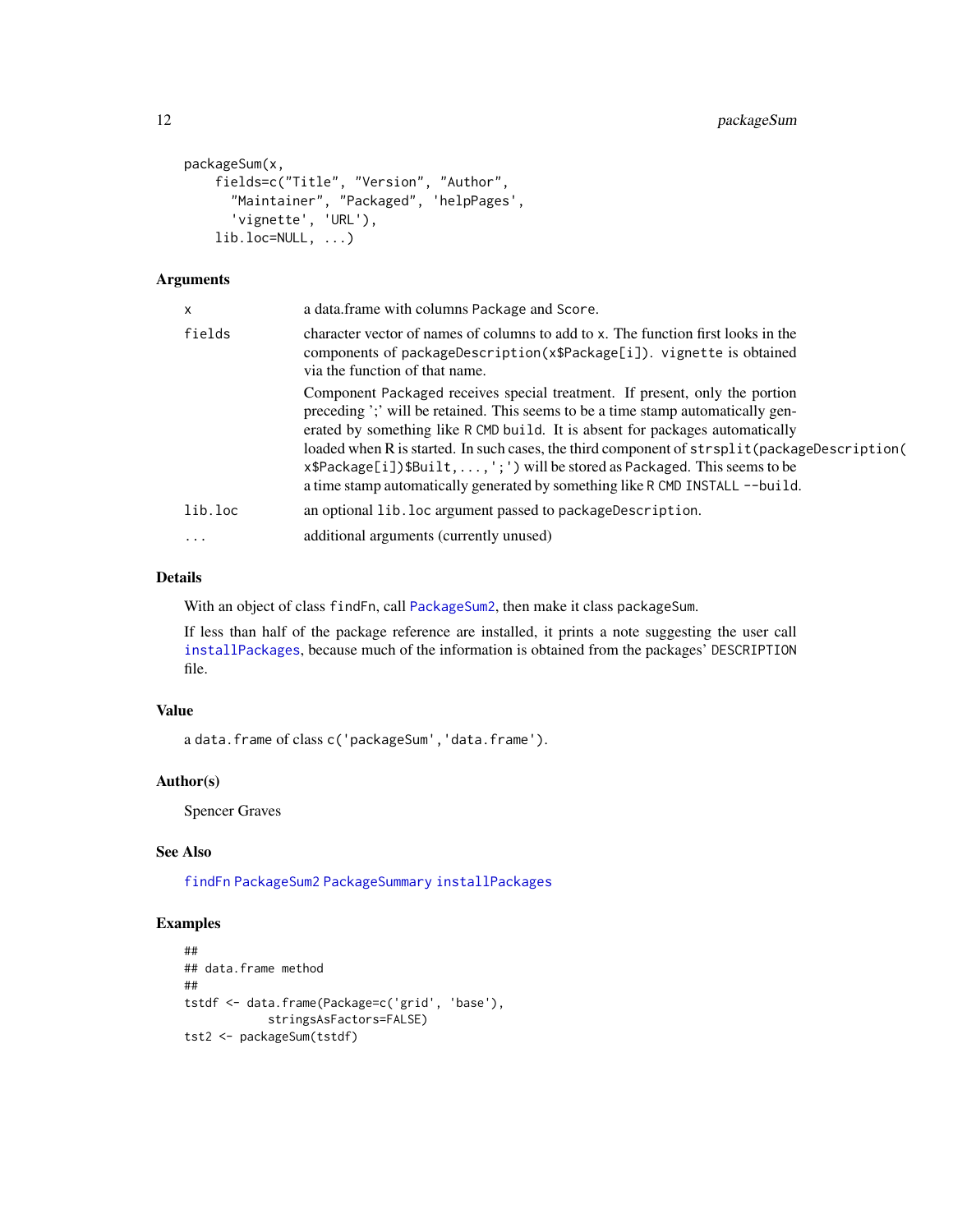#### <span id="page-12-0"></span>PackageSum2 13

```
##
## list method
##
tstList <- list(PackageSummary=tstdf)
all.equal(tst2, packageSum(tstList))
##
## findFn method
##
tst.findFn <- data.frame(
   Package=c('grid', 'base')[c(1,1,2)],
   Score=2:4, Date=LETTERS[1:3], stringsAsFactors=FALSE)
attr(tst.findFn, 'PackageSummary') <-
   PackageSummary(tst.findFn)
class(tst.findFn) <- c('findFn', 'data.frame')
tst2. <- packageSum(tst.findFn)
all.equal(tst2, tst2.[names(tst2)])
##
## spline example
##
splineHelp <- findFn("spline", maxPages = 2)
splinePkgs <- packageSum(splineHelp)
```
#### <span id="page-12-1"></span>PackageSum2 *Add Info from Installed Packages to PackageSummary*

#### Description

Add information on installed packages to the PackageSummary of a findFn object.

```
PackageSum2(x,
    fields=c("Title", "Version", "Author", "Maintainer",
      "Packaged", 'helpPages', 'vignette', 'URL'),
        lib.loc=NULL, ...)
## S3 method for class 'findFn'
PackageSum2(x,
    fields=c("Title", "Version", "Author", "Maintainer",
      "Packaged", 'helpPages', 'vignette', 'URL'),
        lib.loc=NULL, ...)
## S3 method for class 'data.frame'
PackageSum2(x,
    fields=c("Title", "Version", "Author", "Maintainer",
```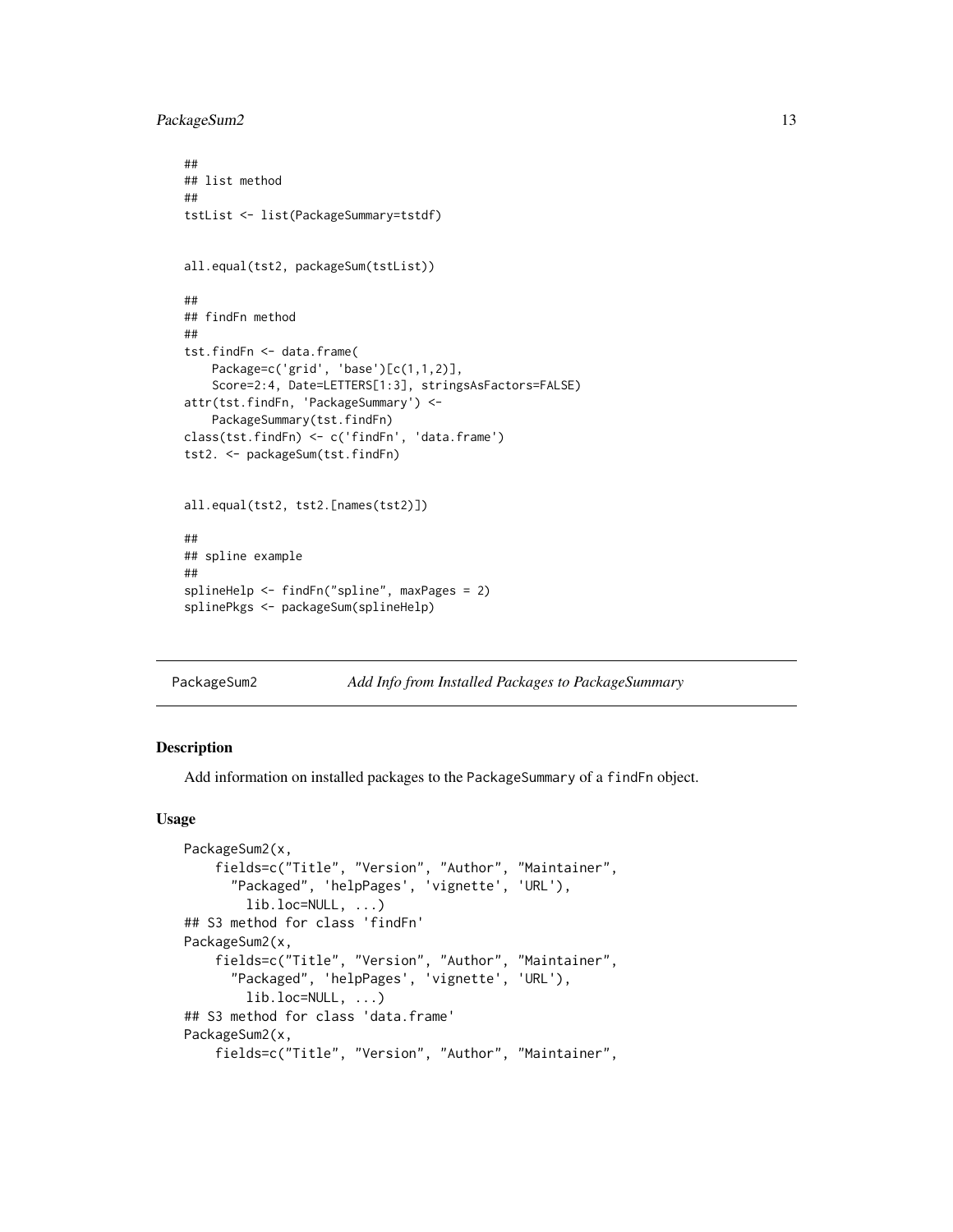```
"Packaged", 'helpPages', 'vignette', 'URL'),
        lib.loc=NULL, ...)
## S3 method for class 'list'
PackageSum2(x,
    fields=c("Title", "Version", "Author", "Maintainer",
      "Packaged", 'helpPages', 'vignette', 'URL'),
        lib.loc=NULL, ...)
```

| X        | a data.frame with columns Package and Score.                                                                                                                                                                                                                                                                                                                                                                                                                                                                                   |
|----------|--------------------------------------------------------------------------------------------------------------------------------------------------------------------------------------------------------------------------------------------------------------------------------------------------------------------------------------------------------------------------------------------------------------------------------------------------------------------------------------------------------------------------------|
| fields   | character vector of names of columns to add to x. The function first looks in the<br>components of packageDescription(x\$Package[i]). 'vignette' is obtained<br>via the function of that name.                                                                                                                                                                                                                                                                                                                                 |
|          | Component 'Packaged' receives special treatment. If present, only the por-<br>tion preceding ';' will be retained. This seems to be a time stamp automati-<br>cally generated by something like R CMD build. It is absent for packages au-<br>tomatically loaded when R is started. In such cases, the third component of<br>strsplit(packageDescription(x\$Package[i])\$Built,,';') will be stored<br>as 'Packaged'. This seems to be a time stamp automatically generated by some-<br>thing like $R$ CMD INSTALL $-$ -build. |
| lib.loc  | an optional lib. loc argument passed to package Description.                                                                                                                                                                                                                                                                                                                                                                                                                                                                   |
| $\cdots$ | additional arguments (currently unused)                                                                                                                                                                                                                                                                                                                                                                                                                                                                                        |

#### Details

With an object of class findFn, extract the PackageSummary attribute and pass it to the data. frame method.

With an object of class list, extract the PackageSummary component and pass it to the data. frame method.

For a data. frame that is not an findFn object, add other columns from attributes of packageDescription for installed packages named in the column Package. Also, for any packages that are installed, replace the Date with the Packaged date. The Date in Baron's RSiteSearch database is the date of acquisition, which will typically be more recent than the Packaged date provided the locally installed package has the same version as that in Baron's database. To get the best information from PackageSum2, it is wise to first run both [installPackages](#page-8-1) to ensure that the packages of greatest interest are installed locally and update.packages() to make sure you have the latest versions installed locally. Similarly, if PackageSum2 does not contain complete interest on a package of interest, this can be fixed by installing the package and rerunning PackageSum2.

# Value

a data.frame with additional fields columns appended to a [PackageSummary](#page-14-1) [data.frame](#page-0-0).

#### Author(s)

Spencer Graves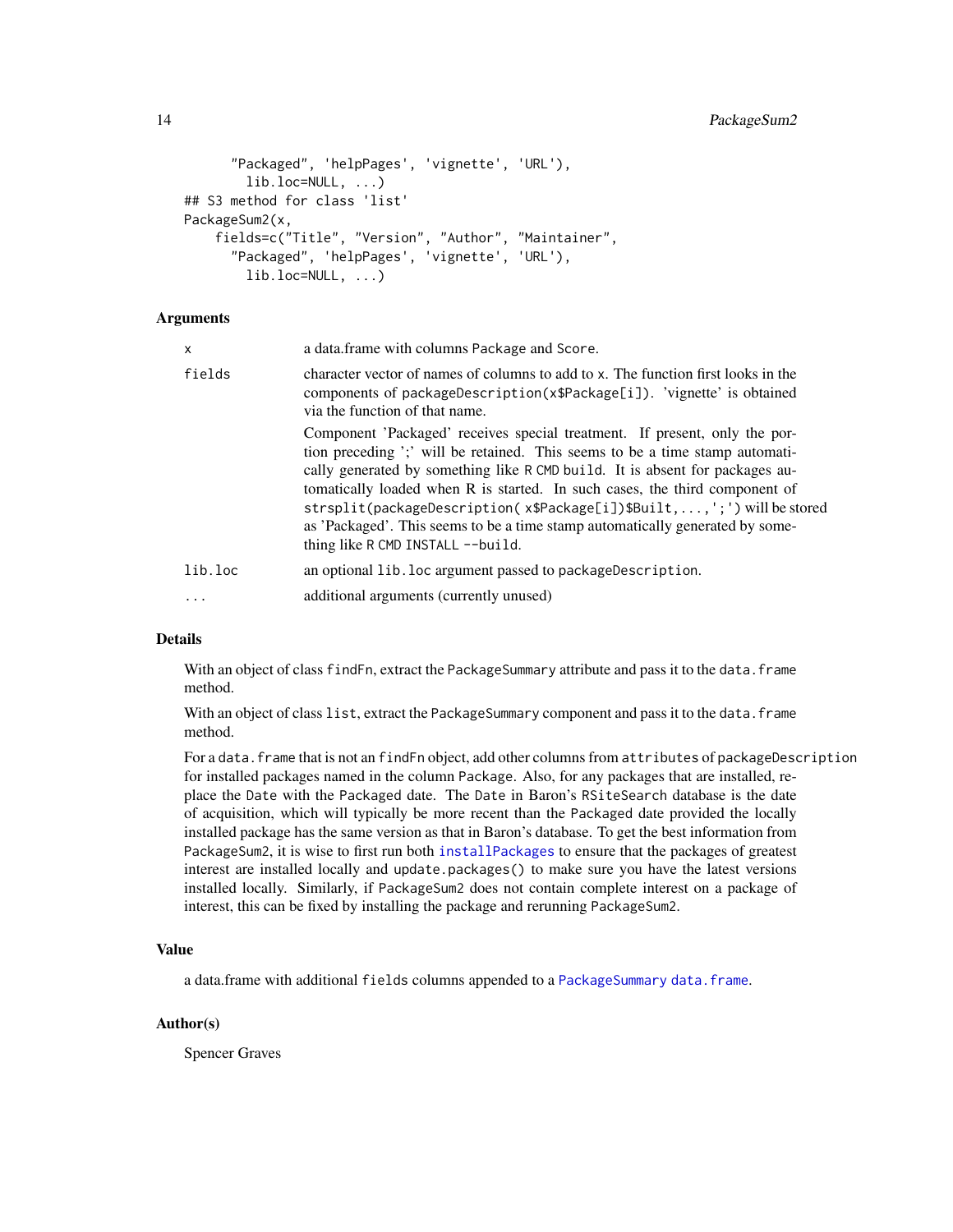# <span id="page-14-0"></span>PackageSummary 15

#### See Also

[packageSum](#page-10-1), which does essentially the same thing but returns an object of class packageSum. [findFn](#page-3-1) [PackageSummary](#page-14-1) [installPackages](#page-8-1)

#### Examples

```
##
## data.frame method
##
Tstdf <- data.frame(Package=c('grid', 'base'),
            stringsAsFactors=FALSE)
Tst2 <- PackageSum2(Tstdf)
##
## list method
##
TstList <- list(PackageSummary=Tstdf)
all.equal(Tst2, PackageSum2(TstList))
##
## findFn method
##
Tst.findFn <- data.frame(
   Package=c('grid', 'base')[c(1,1,2)],
   Score=2:4, Date=LETTERS[1:3], stringsAsFactors=FALSE)
attr(Tst.findFn, 'PackageSummary') <- PackageSummary(
   Tst.findFn)
class(Tst.findFn) <- c('findFn', 'data.frame')
Tst2. <- PackageSum2(Tst.findFn)
```
all.equal(Tst2, Tst2.[names(Tst2)])

<span id="page-14-1"></span>PackageSummary *Summarize findFn Results by Package*

#### Description

Returns a data. frame with one row for each package and columns Count  $=$  number of rows in the search results for that package, maxScore and totalScore = max and total score for help pages found from that package.

```
PackageSummary(x, sortby=NULL)
```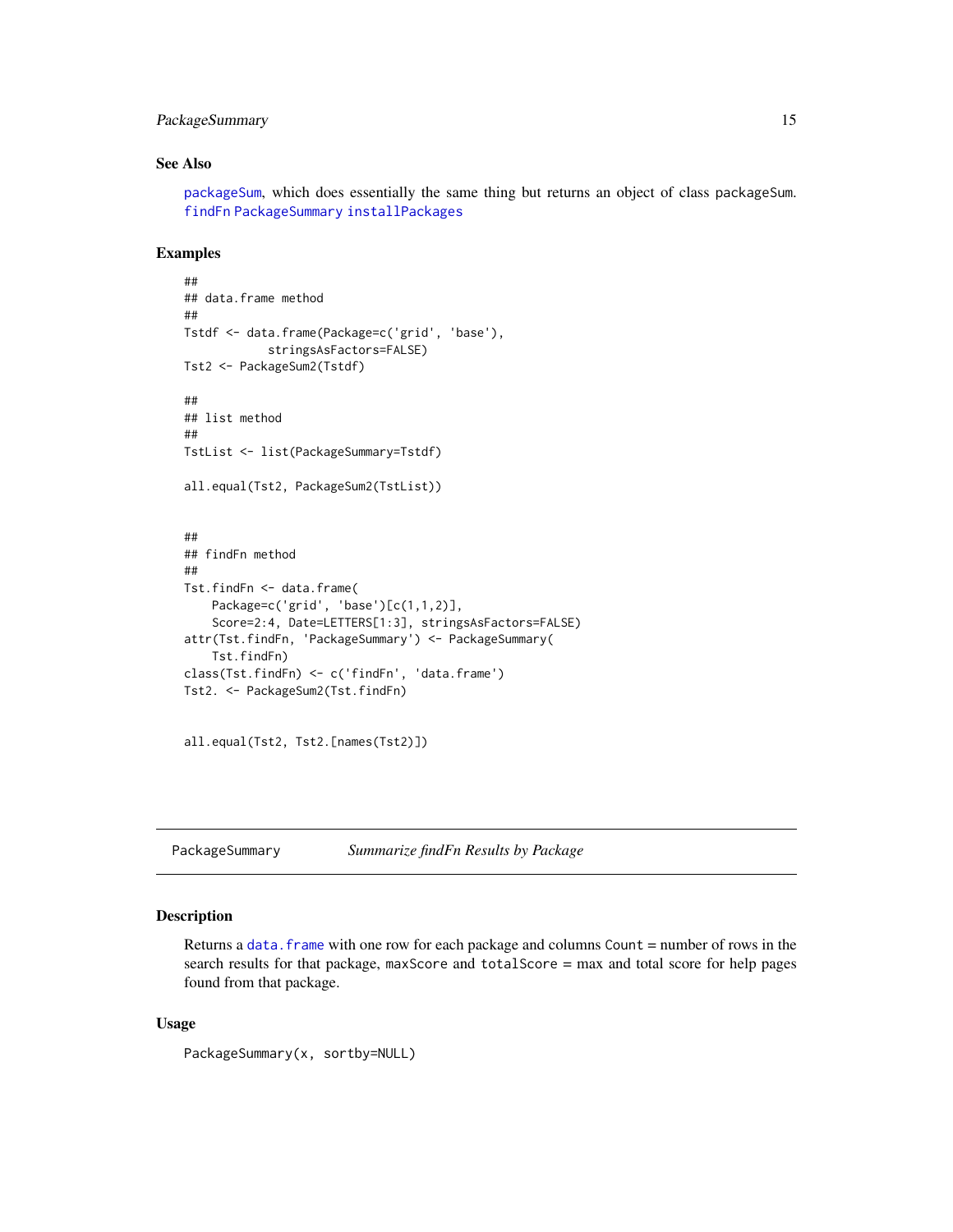<span id="page-15-0"></span>

| x.     | a data.frame with columns Package, Score, and Date.                                                                                                                                                                                                                                                                       |
|--------|---------------------------------------------------------------------------------------------------------------------------------------------------------------------------------------------------------------------------------------------------------------------------------------------------------------------------|
| sortby | a character vector specifying how the data. frame returned should be sorted.<br>Default = c('Count', 'MaxScore', 'TotalScore', 'Package') to sort descend-<br>ing on numerics and ascending on alphanumerics. Specifying sortby = $c('c', 't', 'm')$<br>is equivalent to c('Count', 'TotalScore', 'MaxScore', 'Package'). |
|        | Components of sortby must match either this list or c('Score', 'Function', 'Date', 'Description',  <br>Any on this latter list are ignored without a warning. This allows the same<br>sortby used for find Fn to be used here.                                                                                            |

#### Details

1. Convert x['Package'] to character to automatically drop any unused levels of a factor.

2. Compute Count,TotalScore,and MaxScore.

3. Find the first occurrence of each Package, and use that to convert the Link to the first help page to  $pkgLink = a link for the package. For example, the Link to 'html' for help('c') is 'http://finzi.psych.upenn.edu/R/library/$ and pkgLink to the 'html' overview for 'base' is 'http://finzi.psych.upenn.edu/R/library/base/html/00Index.htm

4. Assemble into a data. frame, sort and return.

# Value

a [data.frame](#page-0-0) with one row for each package and columns Package, Count, MaxScore, TotalScore, Date, and pkgLink, sorted as specified by sortby.

#### Author(s)

Spencer Graves

#### See Also

[RSiteSearch](#page-0-0), [findFn](#page-3-1) [PackageSum2](#page-12-1), [packageSum](#page-10-1)

#### Examples

```
tstdf <- data.frame(Package=letters[c(1,1,2)], Score=2:4,
                   Date=LETTERS[1:3], stringsAsFactors=FALSE)
tstdf$Link <- paste0('http://finzi.psych.upenn.edu/R/library/',
    tstdf$Package, '/html/', letters[4:6], '.html')
tstSum <- PackageSummary(tstdf)
# The answer:
tstSm <- data.frame(Package=letters[1:2], Count=c(a=2, b=1),
   MaxScore=c(3, 4), TotalScore=c(5, 4),
   Date=LETTERS[c(1, 3)], stringsAsFactors=FALSE)
tstSm$pkgLink <- paste0('http://finzi.psych.upenn.edu/R/library/',
    tstdf$Package[2:3], '/html/00Index.html')
row.names(tstSm) <- 1:2
all.equal(tstSum, tstSm)
```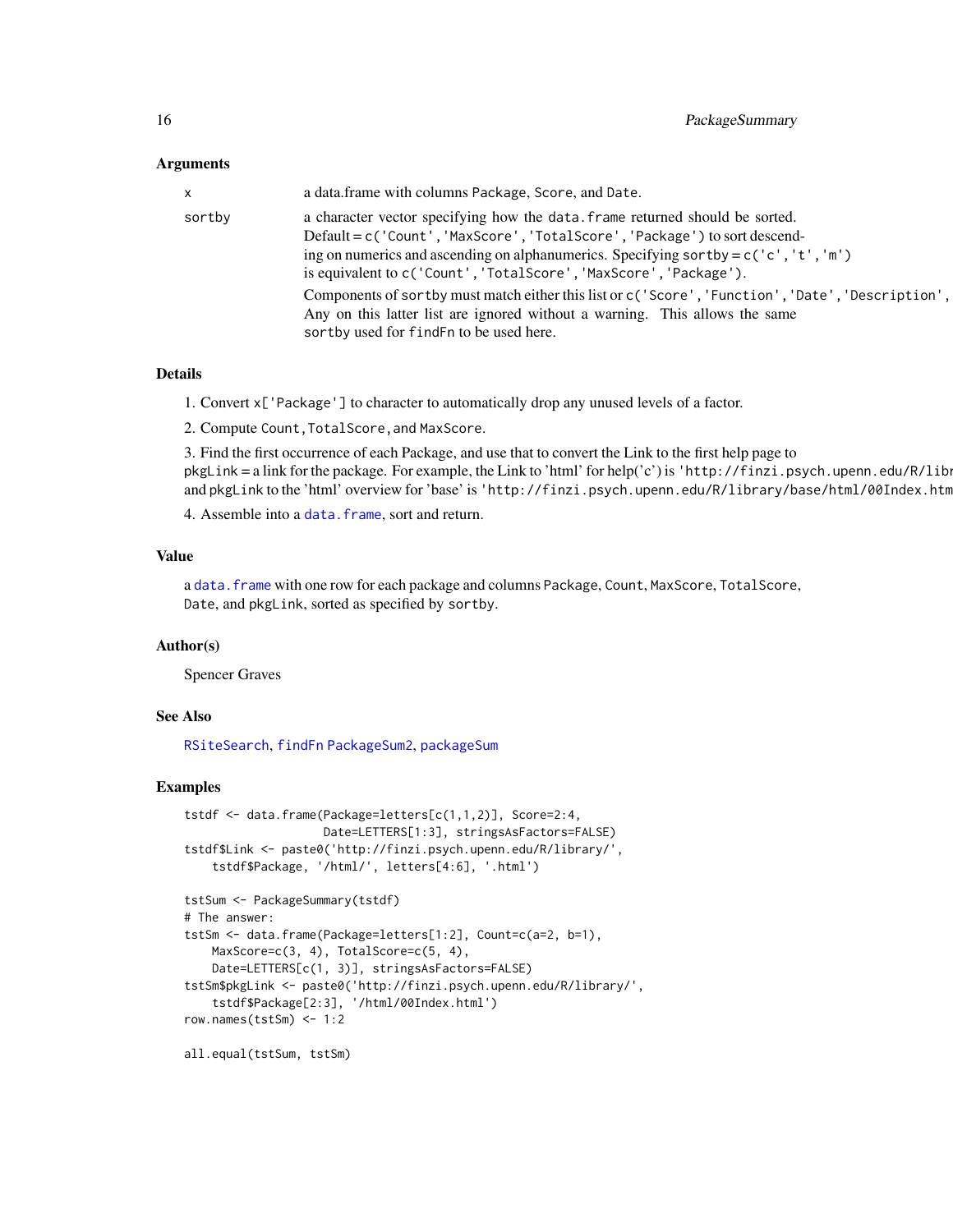<span id="page-16-1"></span><span id="page-16-0"></span>print.findFn *print a findFn object*

# Description

Print a findFn object to a file and pass it to a web browser

#### Usage

```
## S3 method for class 'findFn'
print(x, where, title,
 openBrowser = TRUE, template, ...)
```
# Arguments

| $\times$    | An object of class find Fn                                                                                                                                                                                                                                                                                                                                           |
|-------------|----------------------------------------------------------------------------------------------------------------------------------------------------------------------------------------------------------------------------------------------------------------------------------------------------------------------------------------------------------------------|
| where       | a character vector interpreted as follows:                                                                                                                                                                                                                                                                                                                           |
|             | If length (where)==1, it must be either 'HTML' or 'console' or the name of a<br>column of x or the name of a file to hold the file created to be displayed in a web<br>browser.                                                                                                                                                                                      |
|             | If length (where) $>1$ , it must be the names of columns of x to be displayed on<br>the console. If where is a vector of names of columns of x, those columns will be<br>printed to the console, and there will be no display in a web browser. If where $==$<br>'console', the following columns of x are displayed: c('Count', 'Package', 'Function', 'Score', 'Da |
| title       | An optional title to give the HTML file. Default is to use the original query<br>string.                                                                                                                                                                                                                                                                             |
| openBrowser | logical; if TRUE and where is missing or 'HTML', launch default browser after<br>building table                                                                                                                                                                                                                                                                      |
| template    | Template file used by brew                                                                                                                                                                                                                                                                                                                                           |
| $\cdots$    | ignored                                                                                                                                                                                                                                                                                                                                                              |
|             |                                                                                                                                                                                                                                                                                                                                                                      |

# Value

The full path and name of the file created is returned invisibly.

# Author(s)

Sundar Dorai-Raj, Spencer Graves, Romain Francois, Uwe Ligges

# See Also

[findFn](#page-3-1), [RSiteSearch](#page-0-0), [browseURL](#page-0-0) [brew](#page-0-0)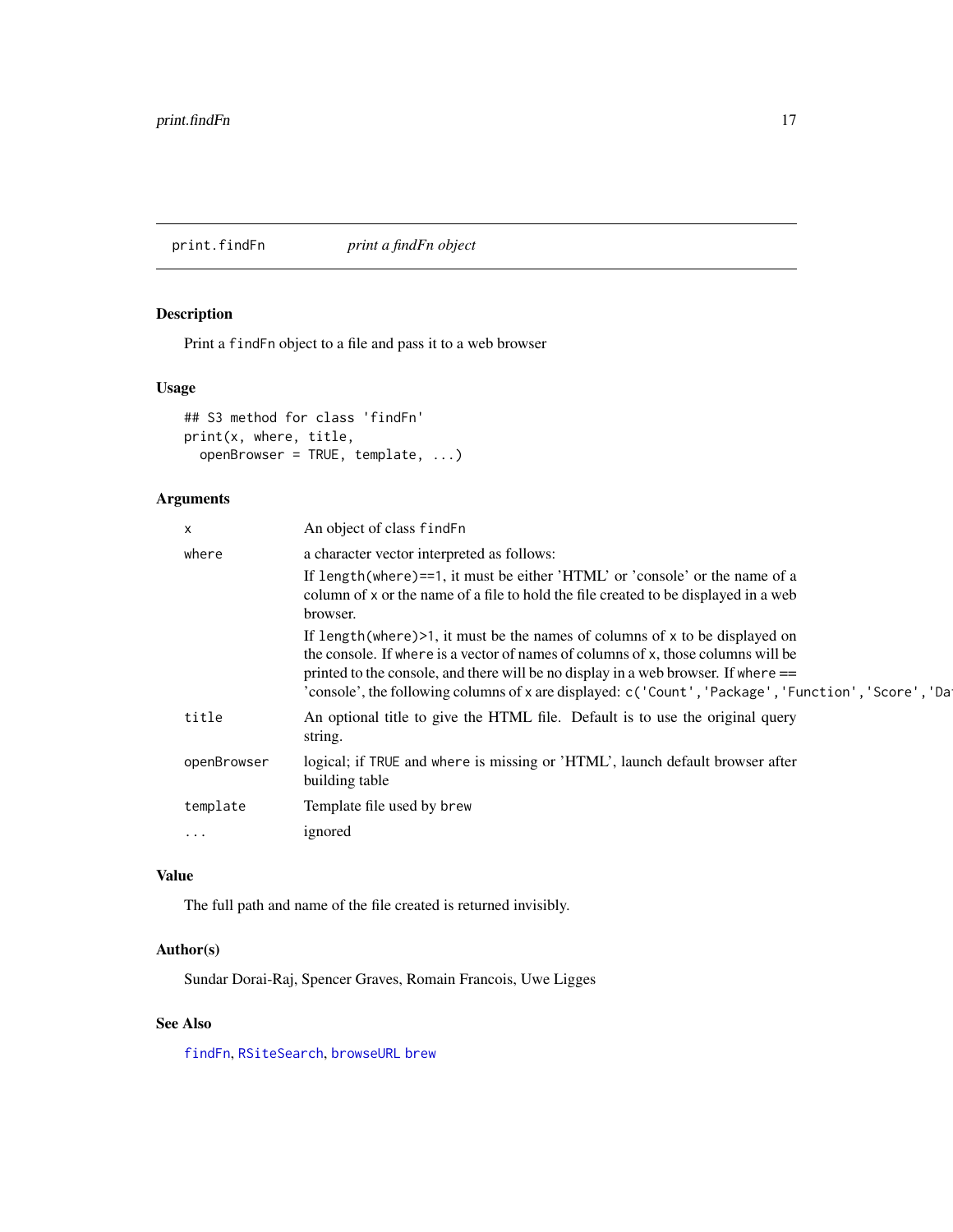# Examples

```
splineSearch <- findFn("spline", maxPages = 2)
if(!fda::CRAN()){
  print(splineSearch, 'console')
  splineSearch # all columns in a browser
}
```
print.packageSum *print a packageSum object*

# Description

Print a packageSum object to a file and pass it to a web browser

#### Usage

```
## S3 method for class 'packageSum'
print(x, where, title,
    openBrowser = TRUE, template, ...)
```
# Arguments

| X           | An object of class packageSum                                                                                                                                                                                                                                                                                                                                        |
|-------------|----------------------------------------------------------------------------------------------------------------------------------------------------------------------------------------------------------------------------------------------------------------------------------------------------------------------------------------------------------------------|
| where       | a character vector interpreted as follows:                                                                                                                                                                                                                                                                                                                           |
|             | If length(where)==1, it must be either 'HTML' or 'console' or the name of a                                                                                                                                                                                                                                                                                          |
|             | column of x or the name of a file to hold the file created to be displayed in a web<br>browser.                                                                                                                                                                                                                                                                      |
|             | If length (where) $>1$ , it must be the names of columns of x to be displayed on<br>the console. If where is a vector of names of columns of x, those columns will be<br>printed to the console, and there will be no display in a web browser. If where $==$<br>'console', the following columns of x are displayed: c('Count', 'maxScore', 'totalScore', 'Package' |
| title       | An optional title to give the HTML file. Default is to use the original query<br>string.                                                                                                                                                                                                                                                                             |
| openBrowser | logical; if TRUE and where is missing or 'HTML', launch default browser after<br>building table                                                                                                                                                                                                                                                                      |
| template    | Template file used by brew                                                                                                                                                                                                                                                                                                                                           |
| $\cdots$    | ignored                                                                                                                                                                                                                                                                                                                                                              |

# Value

The full path and name of the file created is returned invisibly.

# Author(s)

Spencer Graves

<span id="page-17-0"></span>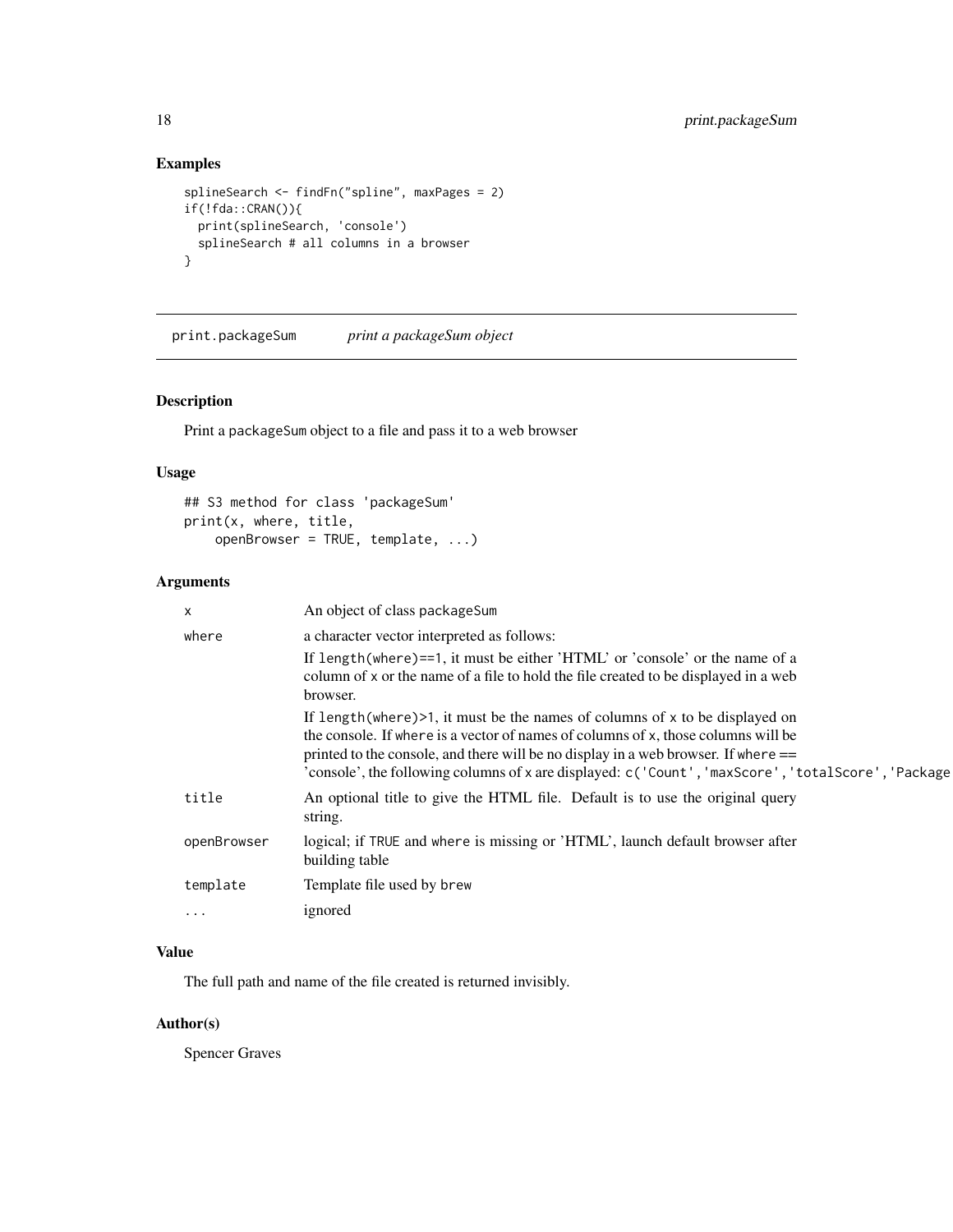#### <span id="page-18-0"></span>sortFindFn 19

# See Also

```
print.findFn packageSum findFn, RSiteSearch, browseURL brew
```
# Examples

```
splineHelp <- findFn("spline", maxPages = 2)
splinePkgs <- packageSum(splineHelp)
if(!fda::CRAN()){
 print(splinePkgs, 'console')
  splinePkgs # all columns in a browser
}
```
<span id="page-18-1"></span>sortFindFn *Sort a findFn Object*

# Description

Sort a data. frame as a [findFn](#page-3-1) object.

# Usage

sortFindFn(x, sortby=NULL)

# Arguments

|        | a data. frame to sort and convert to an object of class findEn (if it does not |
|--------|--------------------------------------------------------------------------------|
|        | already have this class).                                                      |
| sortby | sort information as for function find Fn.                                      |

# Details

- 1. pkgSum <-PackageSummary(x,sortby)
- 2. Order x as required for findFn
- $3. \text{ class} = c("findFn", "data-frame")$

#### Value

An object of class c('findFn','data.frame') with a "PackageSummary" attribute.

# Author(s)

Spencer Graves

# See Also

[findFn](#page-3-1) [sort](#page-0-0) [order](#page-0-0)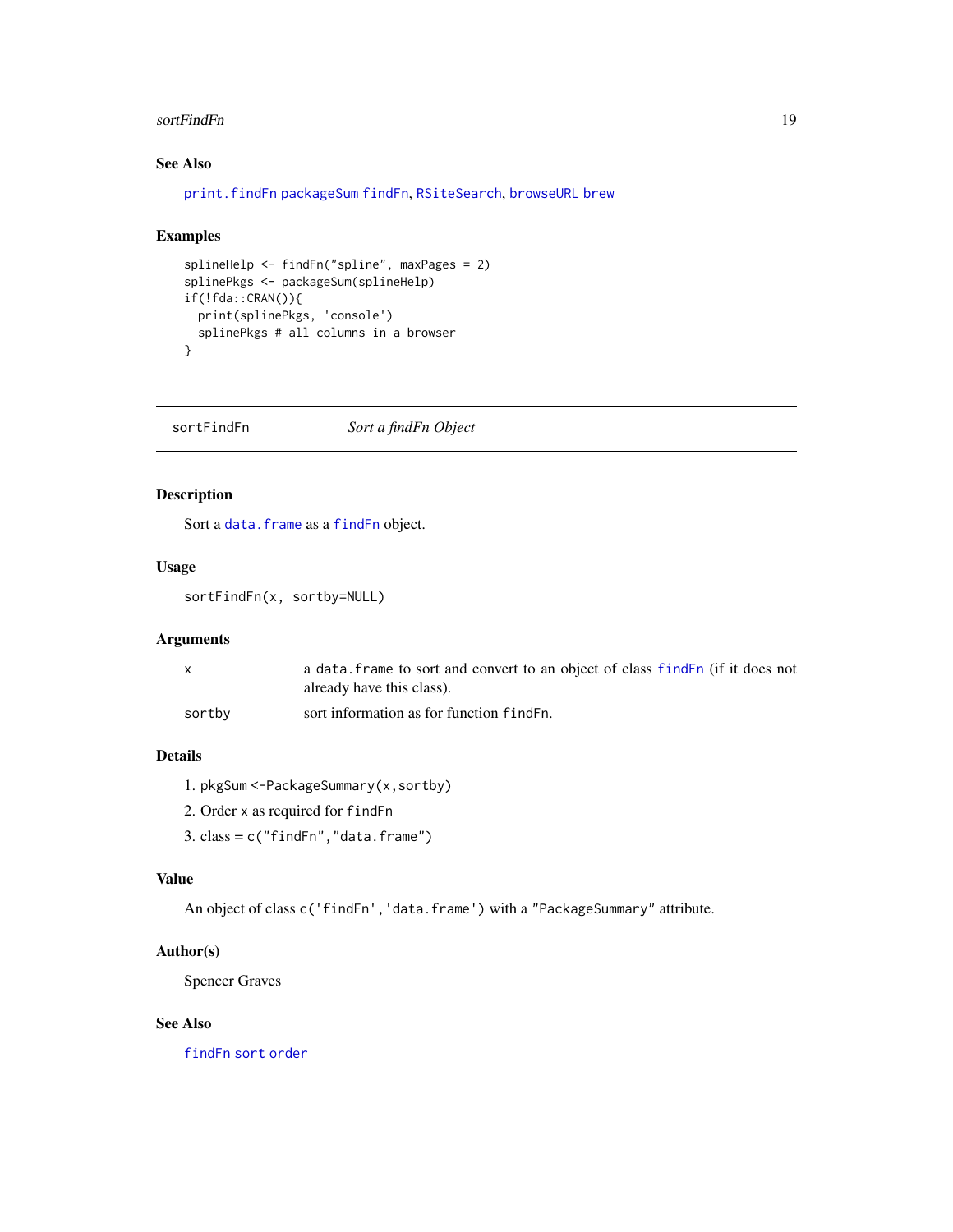#### Examples

```
tstdf <- data.frame(Package=letters[c(1,1,2)],
                    Function=c('a1', 'a2', 'b3'), Score=2:4,
                    Date=11:13, Description=c('D1', 'D2', 'D3'),
                    Link=c('L1', 'L2', 'L3'), stringsAsFactors=FALSE)
rss <- sortFindFn(tstdf)
```
summary.findFn *Summary Method for findFn*

#### Description

Summary Method for objects of class [findFn](#page-3-1)

#### Usage

```
## S3 method for class 'findFn'
summary(object, minPackages = 12,
                         minCount = NA, ...)
```
#### Arguments

| object      | An object of class findFn                                                                                                                                                                |
|-------------|------------------------------------------------------------------------------------------------------------------------------------------------------------------------------------------|
| minPackages | the minimum number of packages to include in the summary. Other packages<br>with the same count will also appear in the summary, but packages with a smaller<br>count will not.          |
|             | The number of packages displayed will be less than minPackages only when<br>there are fewer than that number of packages containing the search term in its<br>help pages.                |
| minCount    | the minimum count for a package to display. $minCount = 1$ displays all pack-<br>ages. The default is the minimum of the input minCount and the count for<br>package number minPackages. |
| $\cdots$    | ignored                                                                                                                                                                                  |

# Details

Return an object of class c('summary.findFn','list') with summary information on only packages satisfying the minPackages and minCount criteria. The minPackages and minCount components of the summary output list will be adjusted as necessary to match characteristics of object. The print method for a summary.findFn object will display the minCount, but minPackages will be a component of the returned object without being printed.

<span id="page-19-0"></span>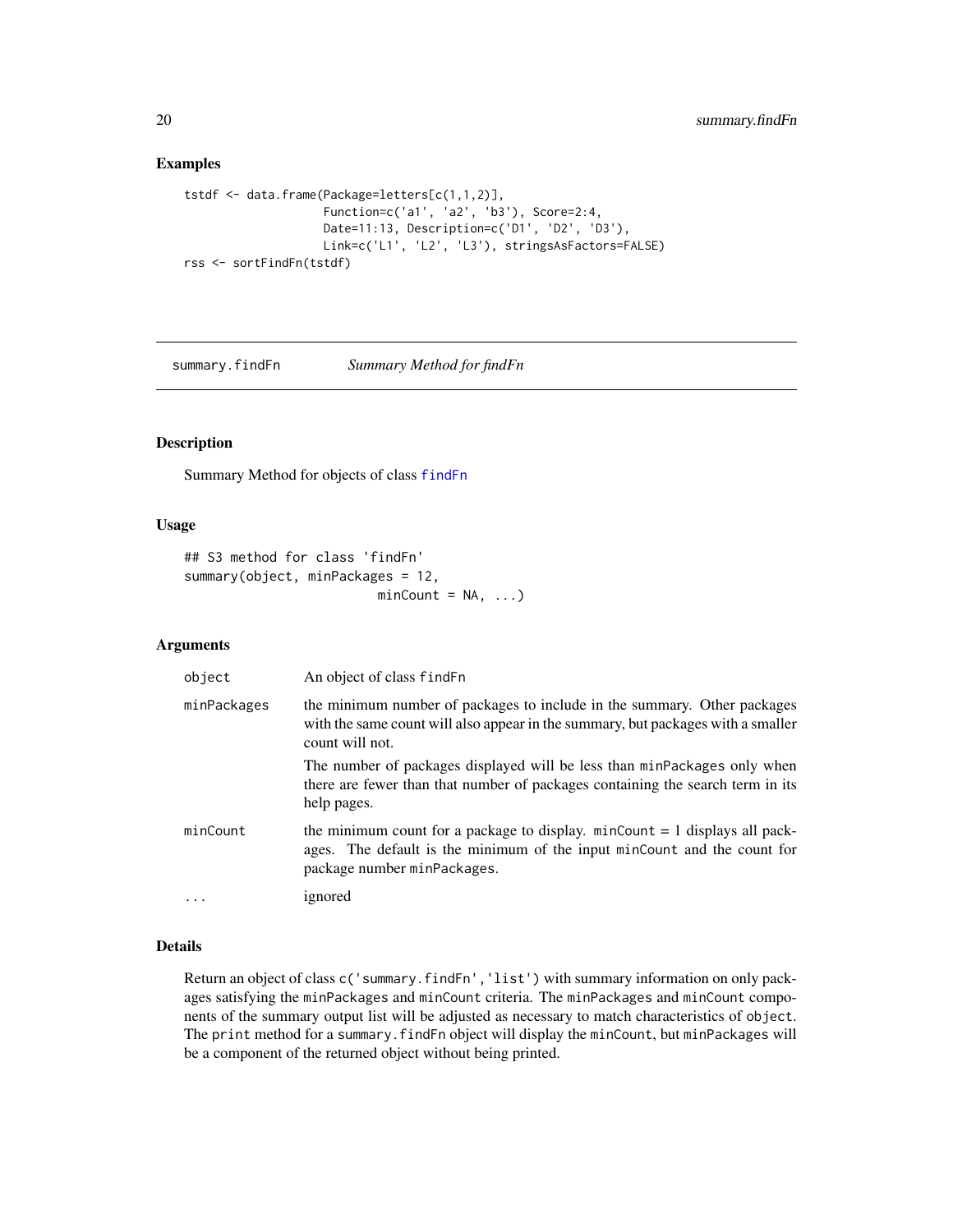#### <span id="page-20-0"></span>unionFindFn 21

# Value

An object of class c('summary.findFn','list') with the following elements:

|                       | PackageSummary a data.frame with one row for each package and columns Package, Count,<br>MaxScore, TotalScore, Date, and pgLink. This summary is sorted per the<br>sortby argument in the call to find Fn. |
|-----------------------|------------------------------------------------------------------------------------------------------------------------------------------------------------------------------------------------------------|
| minPackages, minCount |                                                                                                                                                                                                            |
|                       | the minPackages and minCount arguments in this call to summary. find Fn.                                                                                                                                   |
| matches               | the total number of matches returned by find Fn. This is an attribute of a find Fn<br>object; the number of rows of object will either be matches or maxPages*matchesPerPage,<br>whichever is smaller.     |
| nrow                  | the number of matches in this find Fn object                                                                                                                                                               |
| nPackages             | the number of packages in this find F n object                                                                                                                                                             |
| call                  | the matched call to find Fn.                                                                                                                                                                               |

# Author(s)

Spencer Graves

# See Also

[findFn](#page-3-1), [RSiteSearch](#page-0-0)

#### Examples

z <- findFn("spline", maxPages = 2) summary(z, 2)

<span id="page-20-1"></span>unionFindFn *Combine findFn Objects*

### <span id="page-20-2"></span>Description

Combines to [findFn](#page-3-1) objects into a new findFn object with only one row for any help page duplicated between the two. unionFindFn removes duplicate entries. intersectFindFn keeps only the duplicates.

```
unionFindFn(e1, e2, sortby=NULL)
intersectFindFn(e1, e2, sortby=NULL)
## S3 method for class 'findFn'
Ops(e1,e2)
# This supports "|" for "unionFindFn"
# and "&" for "intersectFindFn".
```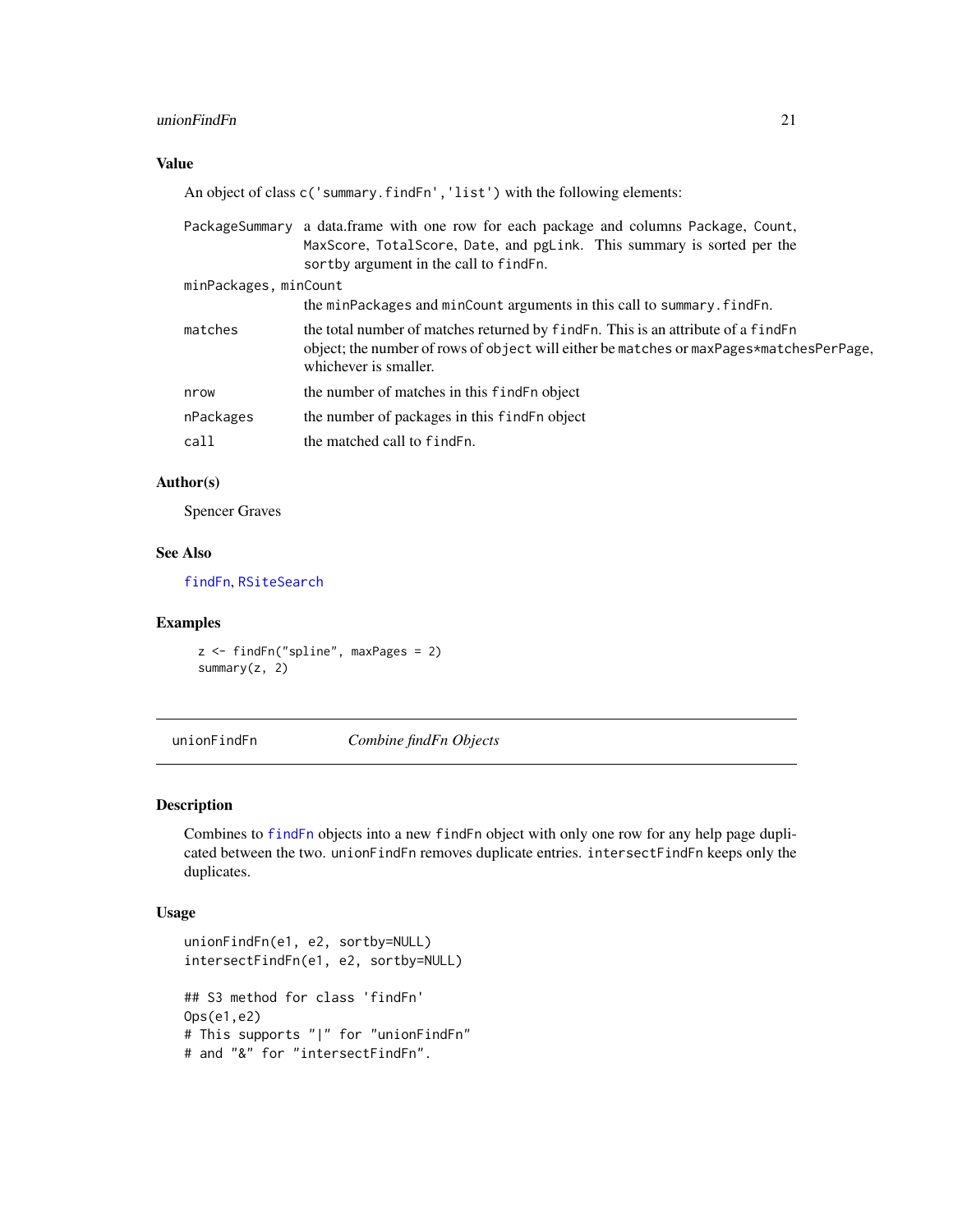<span id="page-21-0"></span>

| e1. e2 | objects of class find Fn.                                              |
|--------|------------------------------------------------------------------------|
| sortby | Optional sortby argument used by sortFindFn and findFn. Default is the |
|        | sortby argument in attr(e1, 'call').                                   |

#### Details

1. e12 <-rbind(e1,e2)

2. For any (Package, Function) appearing in both e1 and e2, the row with the largest Score is retained and the other is deleted.

3. Apply sortFindFn to the rebuild the summary and sort the result as desired.

4. attr(e12,'matches') <- c(attr(e1,'matches'),attr(e2,'matches'))

# Value

an object with class c('findFn','data.frame') as returned by sortFindFn and findFn.

#### Note

Binary operators '&' and '|' are implemented for the S3 class 'findFn'

#### Author(s)

Spencer Graves and Romain Francois

# See Also

[findFn](#page-3-1) [sortFindFn](#page-18-1)

# Examples

```
des1 <- findFn('differential equations', 1)
de1 <- findFn('differential equation', 1)
# each retrieves 1 page of 20 hits
# but not the same 20
de.s <- unionFindFn(des1, de1)
# combines the two, eliminating duplicates.
# or the sorter version:
de.s. <- des1 | de1
all.equal(de.s, de.s.)
# Keep only the common entries.
```
de2 <- intersectFindFn(des1, de1)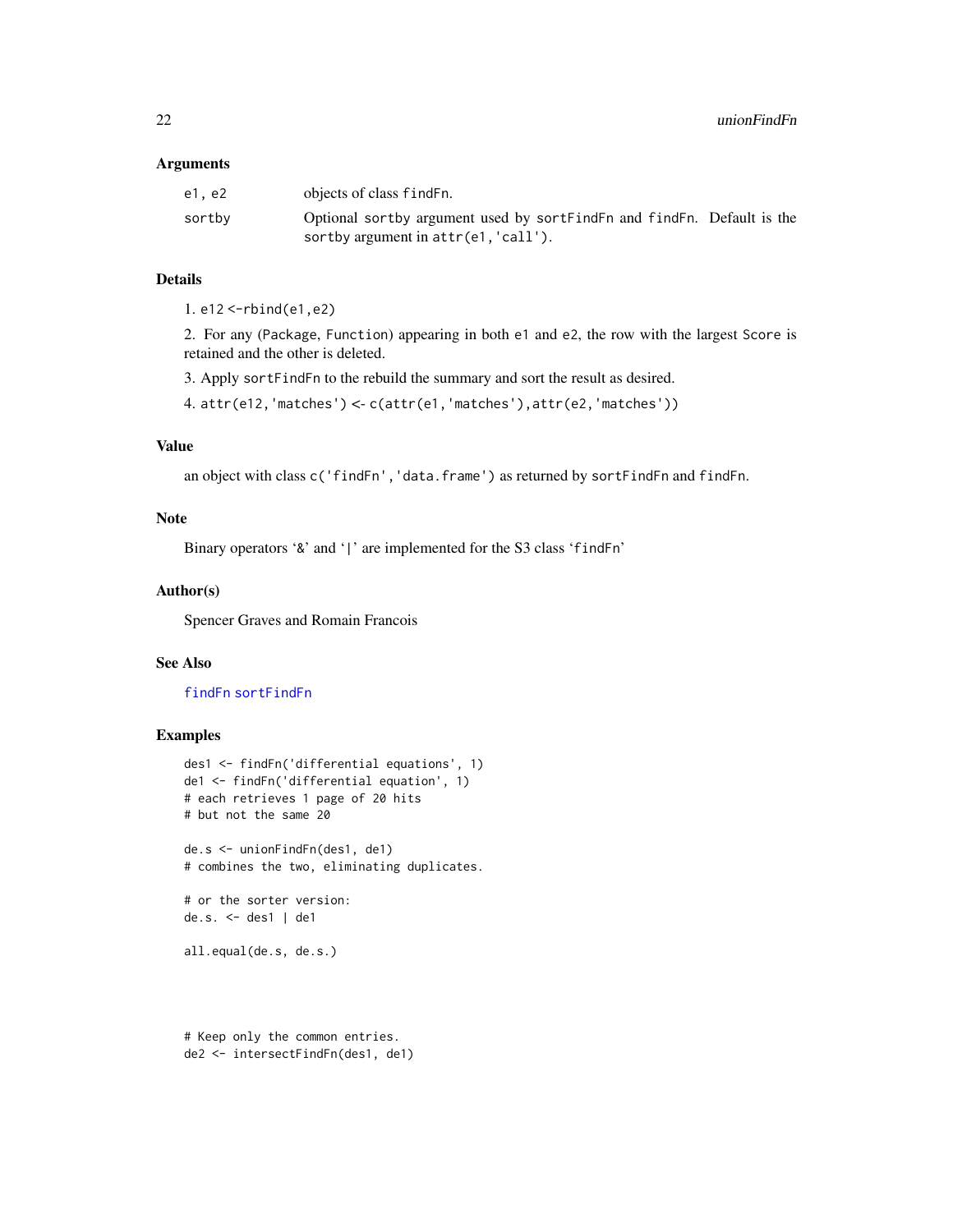# <span id="page-22-0"></span>writeFindFn2xls 23

```
de2. <- des1 & de1
all.equal(de2, de2.)
# summary and print still work with the combined object.
summary(de.s)
if(!fda::CRAN()){
 de.s
}
summary(de2)
if(!fda::CRAN()){
 de2
}
```
writeFindFn2xls *Write a findFn object to an Excel file*

# Description

Write a [findFn](#page-3-1) object to an Excel file with sheets for [PackageSum2](#page-12-1), the findFn table, and the call attribute of the findFn object.

# Usage

```
writeFindFn2xls(x,
       file.=paste(deparse(substitute(x)), 'xls',
       sep='.', csv, ...findFn2xls(x,
       file.=paste(deparse(substitute(x)), 'xls',
       sep='.'), csv, ...)
```
# Arguments

| <b>X</b>  | An object of class find Fn                                                                                                                                                            |
|-----------|---------------------------------------------------------------------------------------------------------------------------------------------------------------------------------------|
| file.     | Name of Excel file to create. If a file of this name already exists, it will be<br>overwritten.                                                                                       |
| CSV       | logical: if TRUE, write three $\star$ . csv files rather than one $\star$ . xls file. Default is<br>FALSE if software is available to write $a \star$ . x ls file and TRUE otherwise. |
| $\ddotsc$ | optional arguments to write.csv used if                                                                                                                                               |

# Details

findFn2xls is an alias for writeFindFn2xls; both functions do the same thing.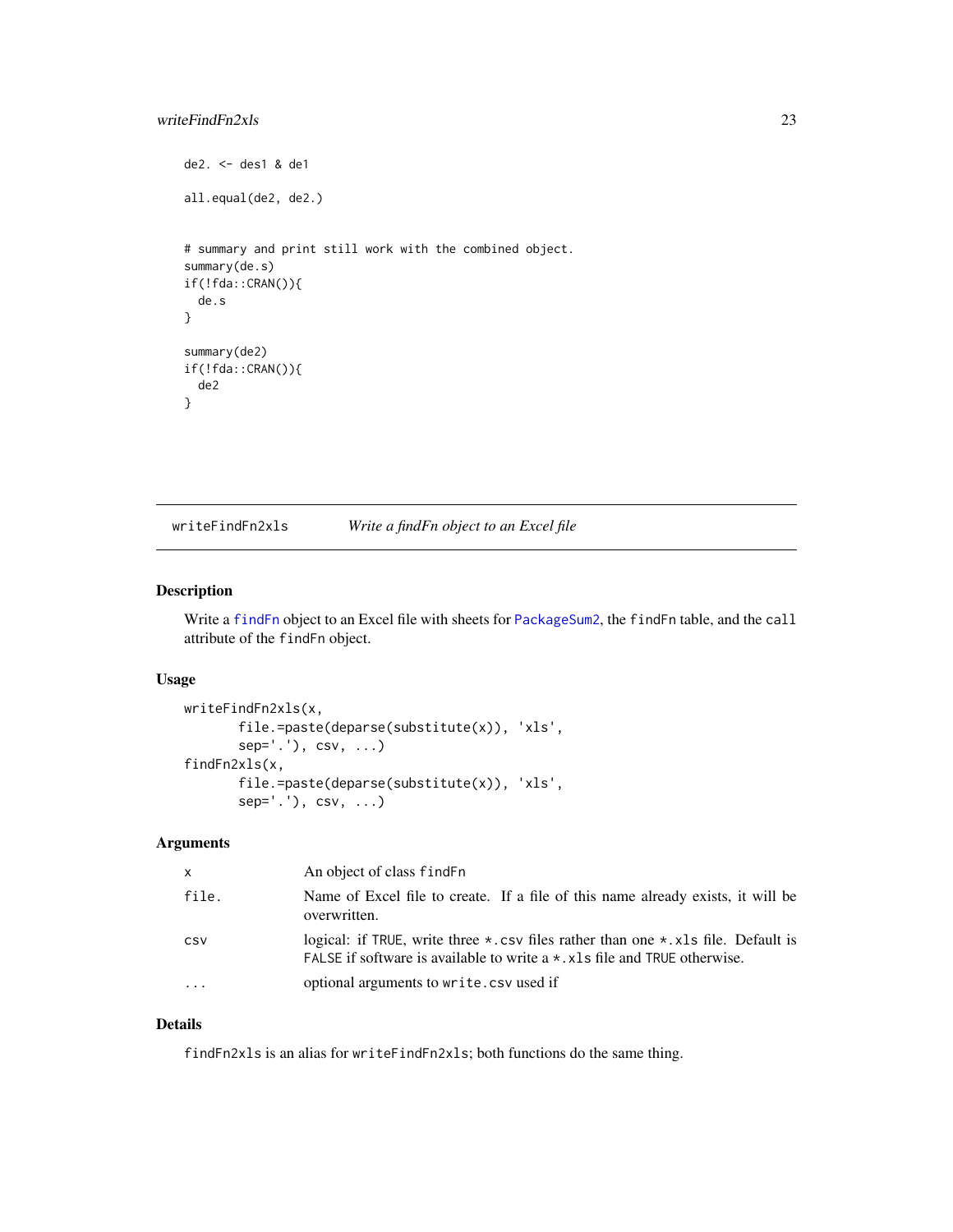# <span id="page-23-0"></span>Value

The name of the file created is returned invisibly.

# Author(s)

Spencer Graves with help from Dirk Eddelbuettel, Gabor Grothendiek, and Marc Schwartz.

# See Also

[findFn](#page-3-1), [odbcConnect](#page-0-0), [sqlSave](#page-0-0), [odbcClose](#page-0-0) [WriteXLS](#page-0-0)

# Examples

```
splineSearch <- findFn("spline", maxPages = 1)
```
writeFindFn2xls(splineSearch)

findFn2xls(splineSearch, csv=TRUE)